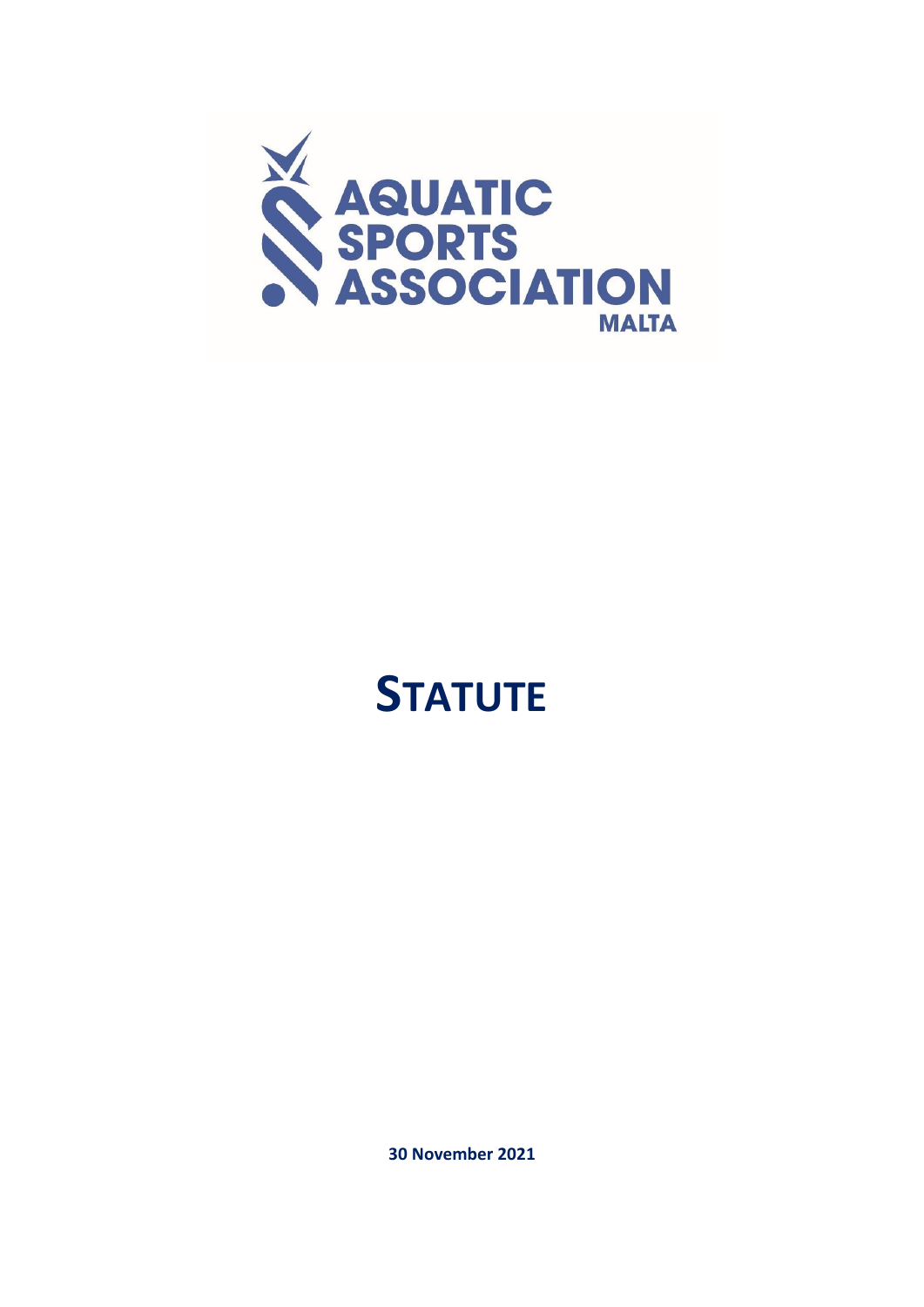#### **INTERPRETATION OF TERMS**

*Association* and *ASA* shall mean the Aquatic Sports Association of Malta.

*Club* shall mean a club affiliated to the ASA whose statute is in conformity with that of the ASA, and that is duly registered with SportMalta at all times. *(approved AGM 2016)*

*Club Officials* shall mean the President, Secretary and Treasurer of a Club.

*ASA Official* shall mean any person nominated by the ASA to carry out specific and definite duties.

*Body* shall mean an affiliated Association or Organisation.

*Active Member* shall mean any person taking an active part in the Sport, Event or Competition, whether as Coach, Athlete or Committee Member of any Club.

*Council Member* shall be that individual appointed as a Council Member in terms of Rule 21 'b', and shall also include the respective Substitute Council Member.

**Sport** shall mean any aquatic discipline.

*Event* shall mean a particular Swimming Meeting, including time trials, Water Polo match, Artistic Swim Display or an Open Water Swim.

*Competition* in case of:

- (i) Swimming shall mean an Age Group Swimming meeting, a local or overseas International Swimming meeting and the National Swimming Championships,
- (ii) Water Polo, shall mean National Water Polo Competitions, Super Cups, Winter Competitions, Women's League and Knock Out Competitions, Age-Group Competitions and any other competitions organised by the ASA (WPCR 11) *(amended AGM 2017)*.
- (iii) Open Water Swimming, shall mean the Open Water Swim Series, the Gozo Malta Swim and the Malta Gozo Malta Swim. *(approved AGM 2016)*
- (iv) Artistic Swimming shall mean any local, overseas or international meeting or championship.

*All personal pronouns used in this statute, whether used in the masculine, feminine or neuter gender, shall include all other genders, and the singular shall include the plural and vice versa.*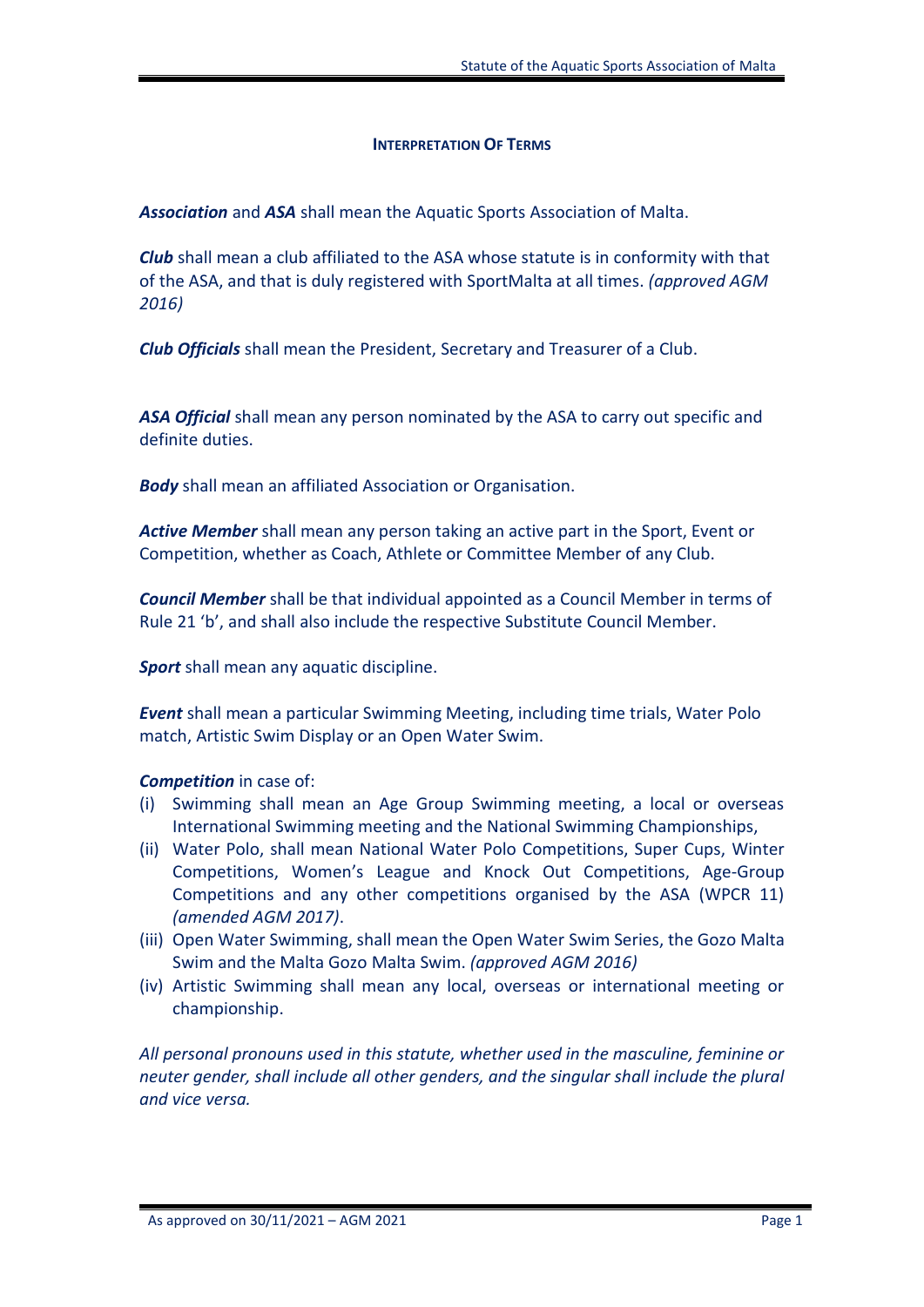## **SECTION 1**

#### **CONSTITUTIONAL LAWS**

#### **RULE 1 NAME, FOUNDATION DATE AND ADDRESS**

The Association shall be called the Aquatic Sports Association of Malta. This Association was founded in November 1925 and its current address is Tal-Qroqq Sports Complex, Maria Teresa Spinelli Street, Gzira GZR 1711.

#### **RULE 2 OBJECTIVES**

The objectives of the Association shall be:-

- a. to promote and encourage the development of Swimming, Diving, Water Polo, Artistic Swimming, Open Water Swimming and, in general, any other aquatic sports in Malta and to adopt the necessary regulations and rules; *(amended AGM 2021)*
- b. to stimulate public opinion in favour of providing proper accommodation and facilities to encourage Swimming, Diving, Water Polo, Artistic Swimming, Open Water Swimming, Life Saving and, in general any other aquatic sports. *(amended AGM 2021)*

## **RULE 3 COMPOSITION**

The Association shall comprise all clubs and bodies affiliated to it, whose objectives are similar to those of this Association and as described in Rule 2.

## **RULE 4 PARENT BODIES**

The Association shall be affiliated to the:-

- a. Fédération Internationale de Natation (FINA);
- b. Ligue Européenne de Natation (LEN);
- c. Confédération Méditerranée de Natation (COMEN).
- d. SportMalta *(amended AGM 2017)*
- e. The Maltese Olympic Committee (MOC)
- f. Commissioner of Voluntary Organisations *(amended AGM 2021)*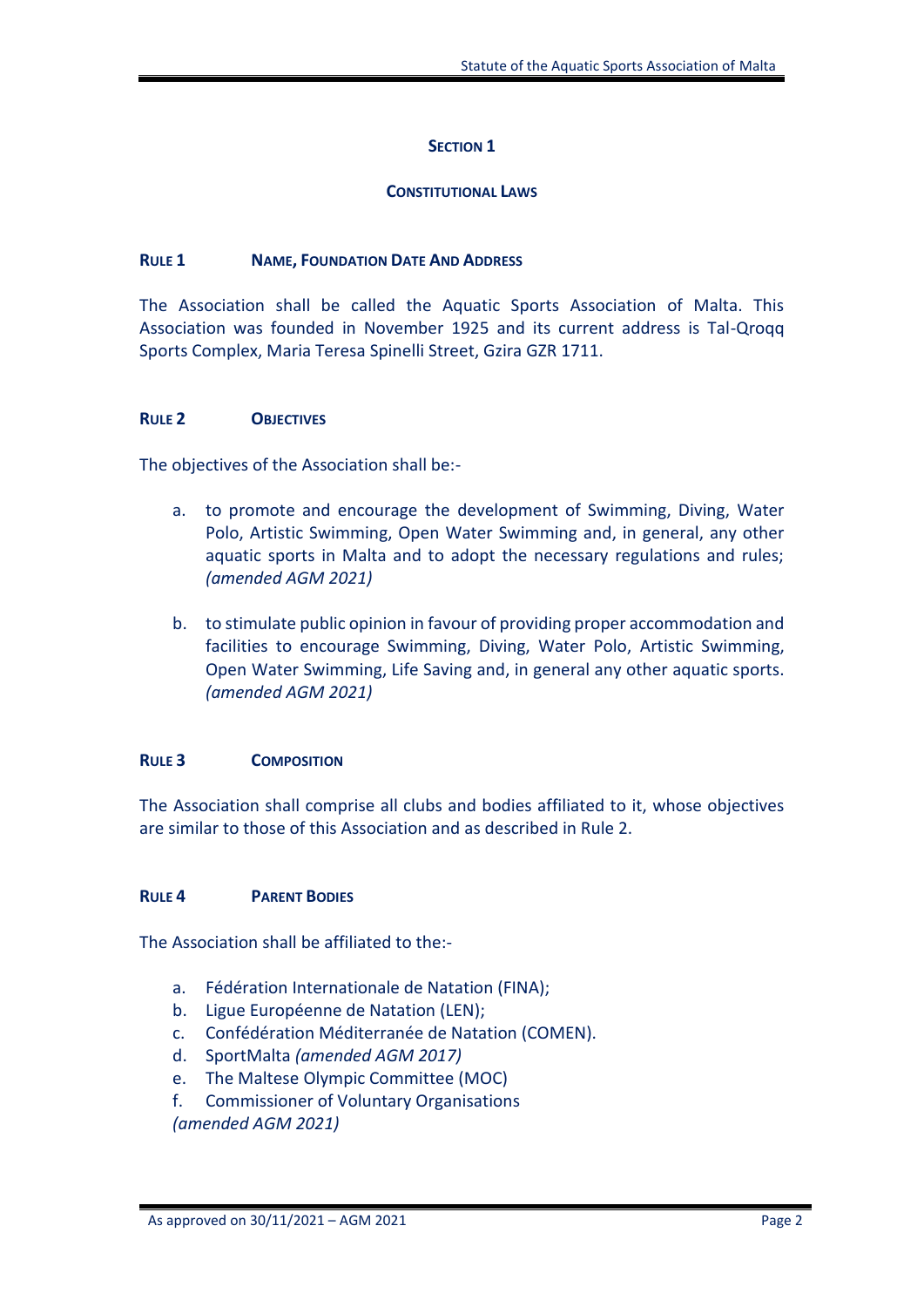## **RULE 5 ORGANS OF THE ASSOCIATION**

The Organs of the Association shall be:-

- a. The General Meeting
- b. The Council
- c. The Executive Committee
- d. The Water Polo, Swimming and Artistic Swimming Technical Committees
- e. Disciplinary & Adjudicating Boards

#### **RULE 6 GENERAL MEETINGS** *(Last amended AGM 2005)*

a. General Meeting.

The General Meeting shall comprise the Annual General Meeting and any Extraordinary General Meeting.

## b. Chairmanship.

The President of the Association shall preside at all General Meetings and in the President's absence the Vice President Administration shall take his place. In the absence of the President and the Vice President Administration any one of the other Vice-Presidents shall chair the meeting, and in their absence the meeting shall decide upon another Member of the Council to take the Chair.

c. Chairman's Authority.

For the purpose of the Meeting the Chairman shall have unlimited authority on any question of order and shall be the sole interpreter of the Laws governing the proceedings.

d. Quorum.

The quorum for all General Meetings shall be 50% of the Council Members entitled to vote, and 50% of the Club Delegates entitled to vote. If there is no quorum the meeting shall take place half an hour later irrespective of the number of Members present.

e. Representation.

Affiliated Clubs & Bodies have the right to send a delegate to the General meeting.

## f. Representation of Suspended Clubs.

Clubs under suspension shall have the right to retain affiliation and to be represented at all General Meetings in the capacity of observers. In such cases the Club/s concerned shall forward the name of its representatives to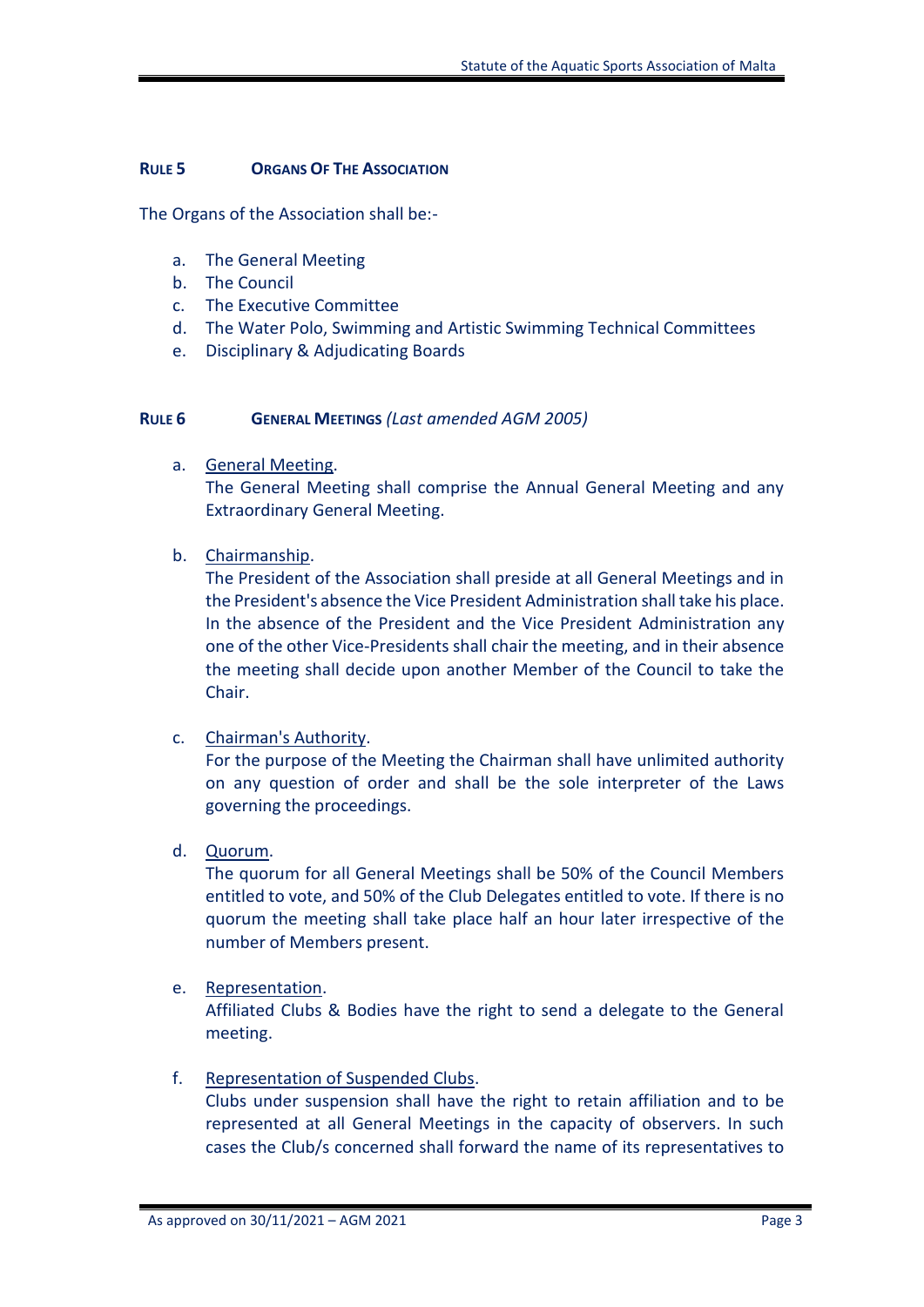the General Secretary of the Association at least fifteen days prior to the General Meeting.

g. Voting on Motions.

Voting on all motions should ordinarily be by a show of hands, but any Member may ask for a secret ballot. Electronic votes are also acceptable. To be approved:

- i. motions on procedure require a simple majority of the votes of the members present and entitled to vote;
- ii. motions for the amendment of Section 1 of the Statute require at least two-thirds of the votes of the members present and entitled to vote;
- iii. motions for the amendment of Sections 2 and 3 of the Statute require a simple majority of the votes of the members present and entitled to vote.

*(amended AGM 2021)*

- h. Right to Vote in General Meetings.
	- i. The Chairman shall have the right to a casting vote. When meetings are chaired by a Member who is entitled to an ordinary vote, he shall have the right to an ordinary and a casting vote.
	- ii. Council Members, and Club delegates shall have the right to one vote each, provided that Club delegates whose Club has any outstanding payments to settle with the ASA shall be precluded from voting during such a General Meeting.
	- iii. During Elections of ASA Officials and on amendments to Section 1 of this statute, only Club Delegates and Council Members nominated by Clubs that participated in at least one discipline during both the previous season and the current season shall have the right to vote and they shall have the right to one vote each. Swimming clubs with a minimum of twenty (20) participating athletes shall be deemed compliant and will thus be entitled to vote.
	- iv. On amendments to Section 2 and Section 3 of this statute :
		- a. On matters concerning Water Polo, only those Club Delegates and/or Council Members nominated by clubs whose senior team participated or is participating during the current season may cast their vote. Where no competitions are being held at the time of voting, such right shall vest only in those Club Delegates and/or Council Members nominated by clubs whose senior team participated during the season immediately preceding the General Meeting in which such vote is to be cast;
		- b. On matters concerning age-group Water Polo, only those Club Delegates and/or Council Members nominated by clubs who are participating or have participated in one or more age-group competitions during the current season may cast their vote. Where no competitions are being held at the time such a vote is to be taken, such right shall vest only in those Club Delegates and/or Council Members nominated by clubs who participated in at least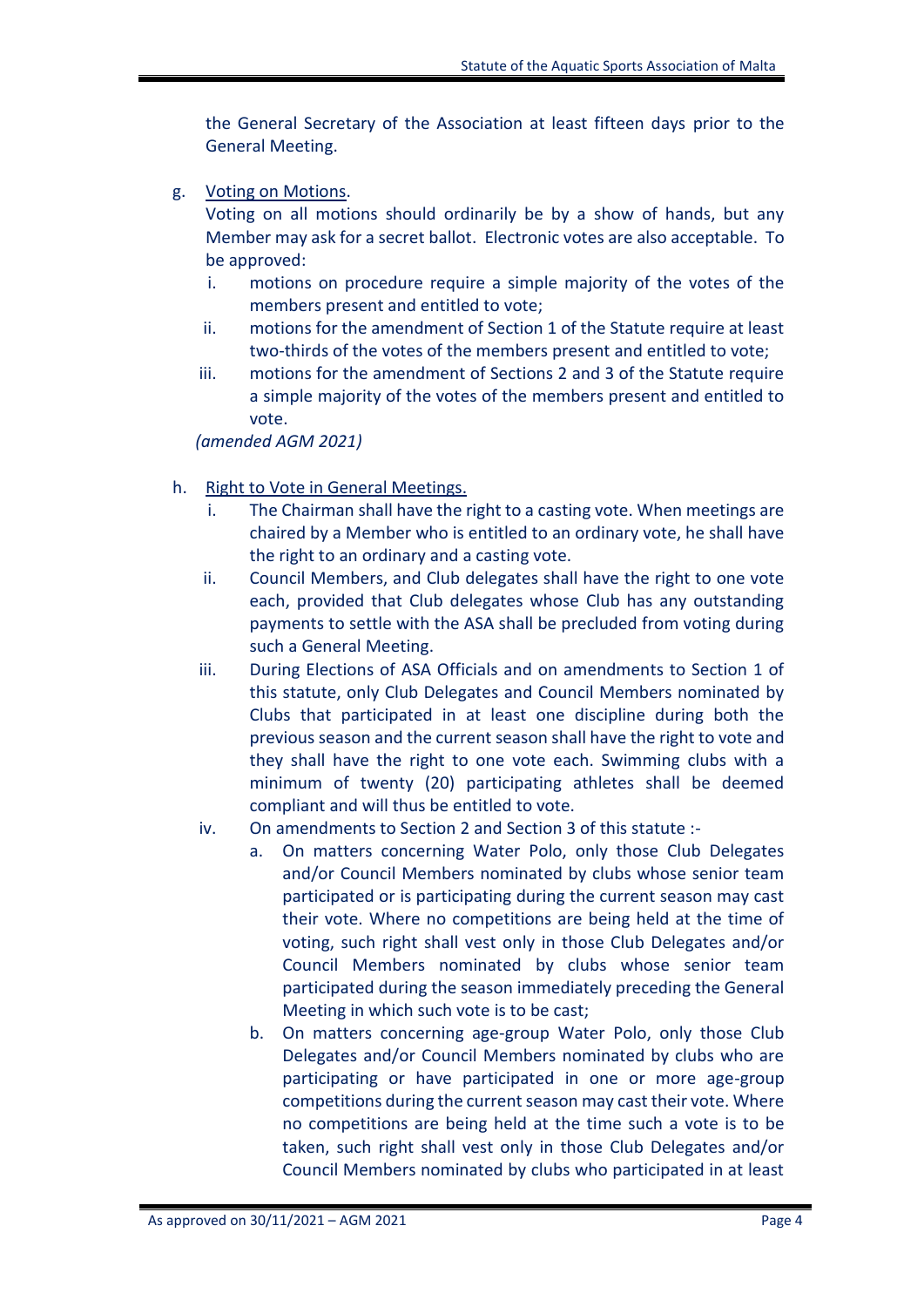one age-group competition during the season immediately preceding the AGM in which such vote is to be cast;

- c. On matters concerning swimming, only those Club Delegates and/or Council Members nominated by clubs whose swimmers are participating or have participated in competitions during the current season may cast their vote. Where no competitions are being held at the time such a vote is to be taken, such right shall vest only in those Club Delegates and/or Council Members nominated by clubs whose swimmers participated during the season immediately preceding the AGM in which such vote is to be cast;
- d. On matters concerning artistic swimming, only those Club Delegates and/or Council Members nominated by clubs whose swimmers are participating or have participated in competitions during the current season may cast their vote. Where no competitions are being held at the time such a vote is to be taken, such right shall vest only in those Club Delegates and/or Council Members nominated by clubs whose artistic swimmers participated during the season immediately preceding the AGM in which such vote is to be cast *(included AGM 2020)*;
- v. Council Members nominated by Affiliated Bodies shall not have the right to vote.
- vi. Without prejudice to the above, if an EGM is called at a point during the season where no competition or event is being held, and/or no registration periods for participation therein have not yet closed, the Club Delegates and/or Council Members entitled to vote shall be those representing/nominated by those clubs that participated in any one event in the previous season.
- vii. For the purposes of this rule, "season" shall mean a competitive season, as opposed to the calendar season that starts and ends with the AGM. The competitive season for Water Polo shall start with the first competitive Water Polo match after the end of September of any given year, and shall draw to an end with the last competitive match held in September of the following year. The competitive season for swimming shall end with the National Swimming Championships and shall start with the first swimming meeting.
- i. Minutes.

The General Secretary shall circulate the minutes of the General Meeting by not later than five weeks from the end of the meeting. Clubs and Council Members are to submit any requests for correction of the minutes in writing within three weeks of the minutes having been circulated. If no requests for correction are submitted within this period, the minutes shall be automatically approved.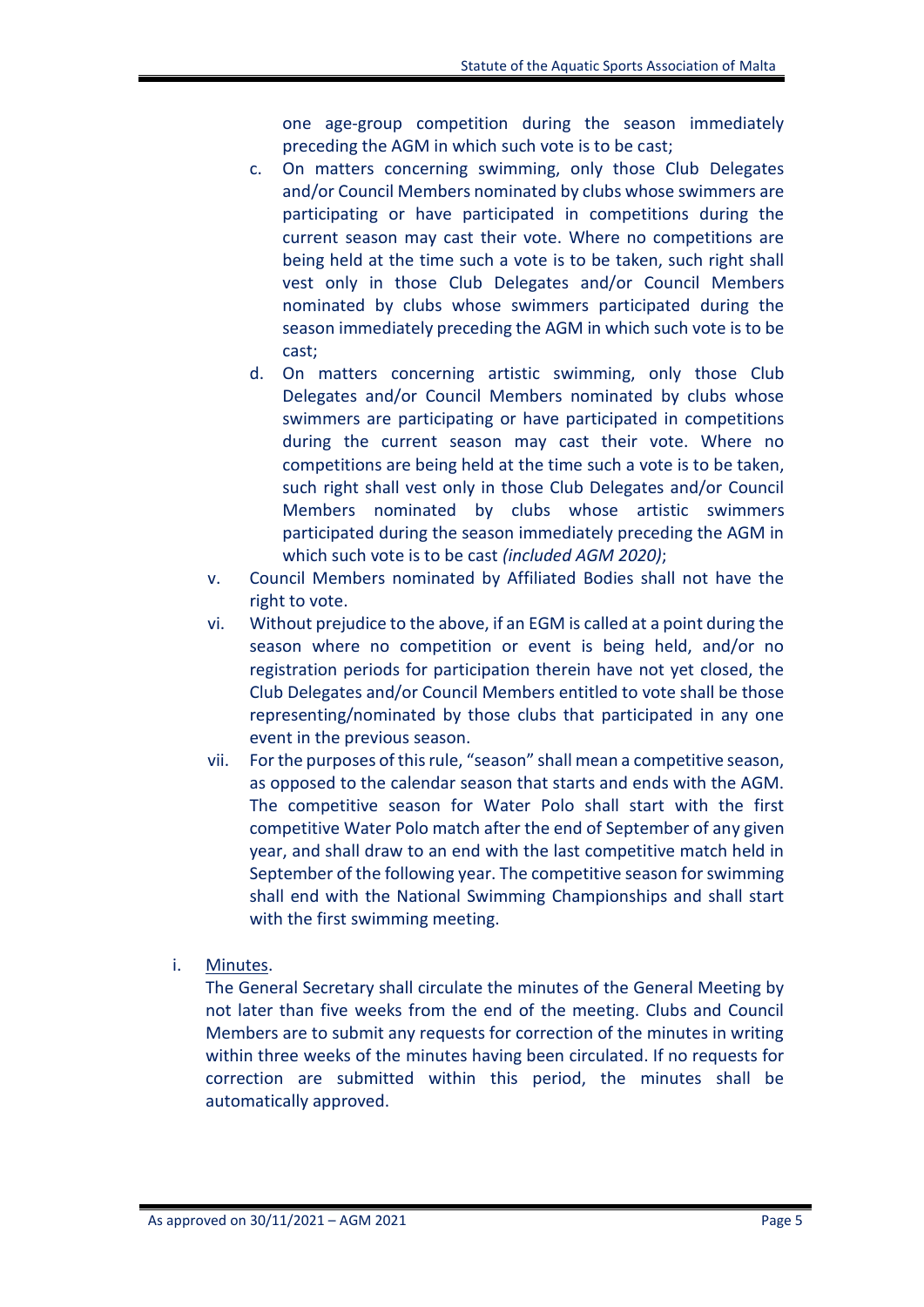## **RULE 7 ANNUAL GENERAL MEETING**

The Annual General Meeting (AGM) shall be held during the month of November.

a. Agenda of the Annual General Meeting.

The agenda for the AGM shall be circulated to all Clubs and Council Members at least fifteen days before the meeting and shall consist of the following items:-

- i. Confirmation of Approval of minutes of last General Meeting and of any Extraordinary General Meeting.
- ii. President's Report for the year.
- iii. Presentation and Approval of yearly audited accounts (a copy of which shall have been sent to all Clubs at least eight days before the AGM).
- iv. Appointment of two Auditors for the following year.
- v. Election of President, Vice Presidents, General Secretary and Treasurer, as the case may be.
- vi. Appointment of Honorary President/s.
- vii. Amendments to Rules.
- b. Amendments to Rules. *(Last amended AGM 2012)*
	- i) Amendments to rules may only be proposed by Clubs, Council Members or the Executive Committee. Proposals made by Council Members must be seconded by another Council Member. Amendments to the Rules must be sent in writing to the General Secretary of the Association by not later than 21 days before the Annual General Meeting. A copy of these proposed amendments shall be circulated to all Clubs at least 15 days before the Annual General Meeting. Counter-proposals, corrections, and clarifications to proposed amendments may be brought forward during the AGM, provided they are strictly related to the proposed amendment, except on matters related to the rule regulating the use of non-Maltese nationals in competitions;
	- ii) Amendments to the ASA Statute shall be discussed during a General Meeting and the above time-frames apply *(added AGM 2020)*;
	- iii) Amendments to all other Rules and Regulations shall be discussed during the first Council Meeting following the Annual General Meetings however the time-frames stipulated in sub-para i) shall apply *(added AGM 2020)*;
	- iv) Additional amendments to all other Rules and Regulations may be submitted as stipulated in each document *(added AGM 2020)*.
- c. Nominations.

Nominations for the posts of Honorary President, the President, the Vice Presidents, the General Secretary and the Treasurer are to reach the ASA at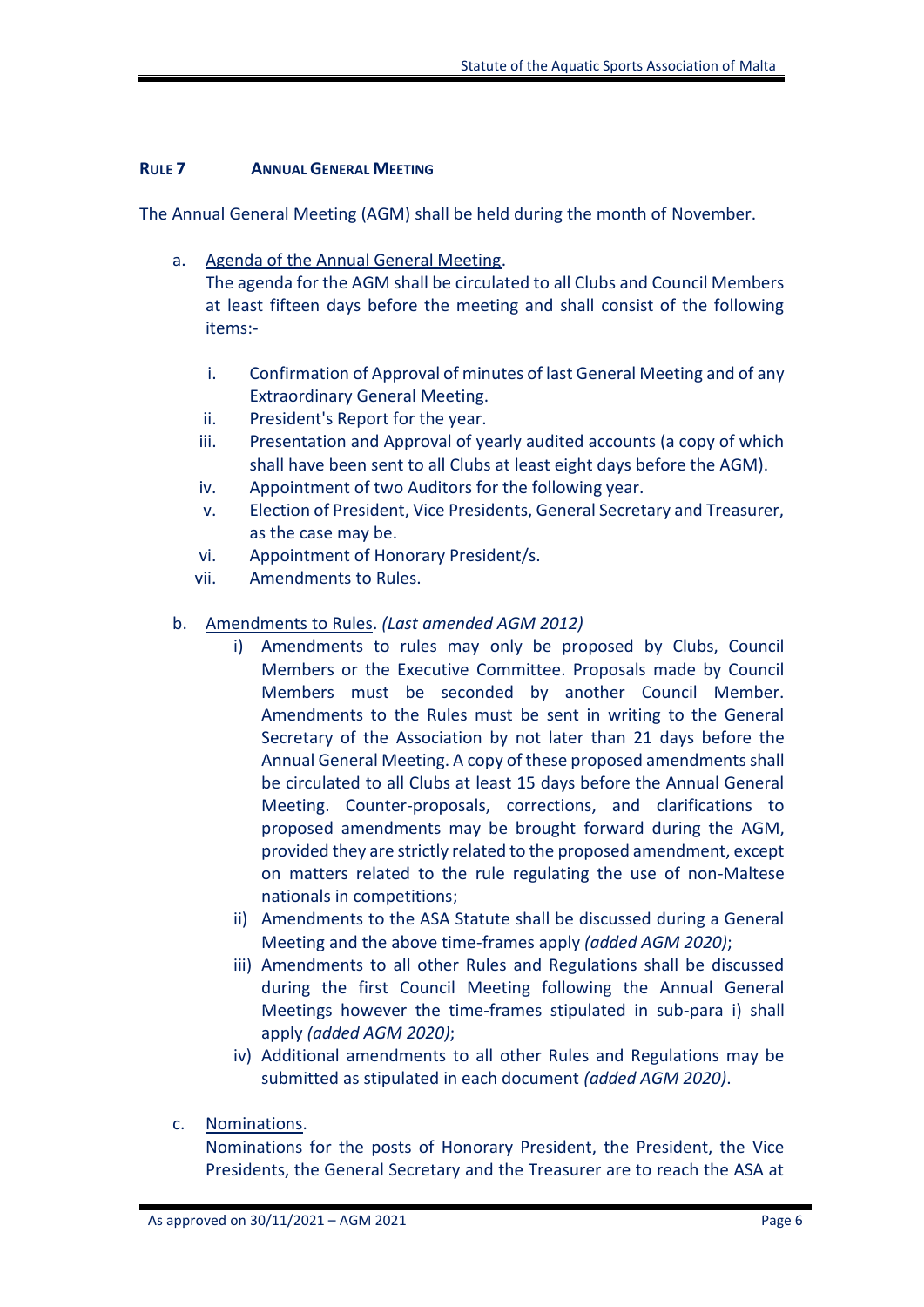least 15 days prior to the Annual General Meeting. The names of the candidates are to be circulated to the Clubs at least 8 days before the Annual General Meeting.

- d. Election of President, Vice Presidents, General Secretary and Treasurer.
	- i. If contested, the candidate polling the highest number of votes for each post shall be elected. In the case of a tie another vote shall be taken. In the case of another tie, fresh nominations shall be invited and another election shall take place at another General Meeting to be held for this purpose within four weeks.
	- ii. If uncontested, the candidate must poll at least half the number of votes cast plus one. If the candidate does not receive the required number of votes for election after two counts, fresh nominations will be invited and another election will take place at another General Meeting to be held for this purpose within four weeks. In such an event the said period for nominations of 15 days shall be reduced to 7 days. The non-elected candidate will be eligible for re-nomination.
	- iii. In the case that no nominations are submitted for the posts of one of President, General Secretary or Treasurer, even after a second call for nominations, then the duties of the post shall be carried out by any of the other Officers until such time that a nomination for the post is received and the nominee appointed to the post. *(amended - AGM 2019)*
	- iv. In the case that no nominations are submitted for the posts of one of the Vice Presidents, even after a second call for nominations, then the duties of the post shall be carried out by the General Secretary until such time that a nomination for the post is received and the nominee appointed to the post. *(added - AGM 2017)*
- e. Appointments of Honorary Presidents. Honorary Presidents shall be appointed by a simple majority vote for a term of one year. Nevertheless the AGM may decide to appoint an Honorary President for life

# **RULE 8 EXTRAORDINARY GENERAL MEETINGS**

An Extraordinary General Meeting shall be convened either by the President or the Council whenever it is deemed fit, or at the request of at least one-third of the Clubs eligible to vote in terms of Rule 6 'h'. In the latter case the reasons for convening such meeting are to be stated for the information of the Council. The meeting shall be held not later than 15 days after the receipt of the notice from the Clubs.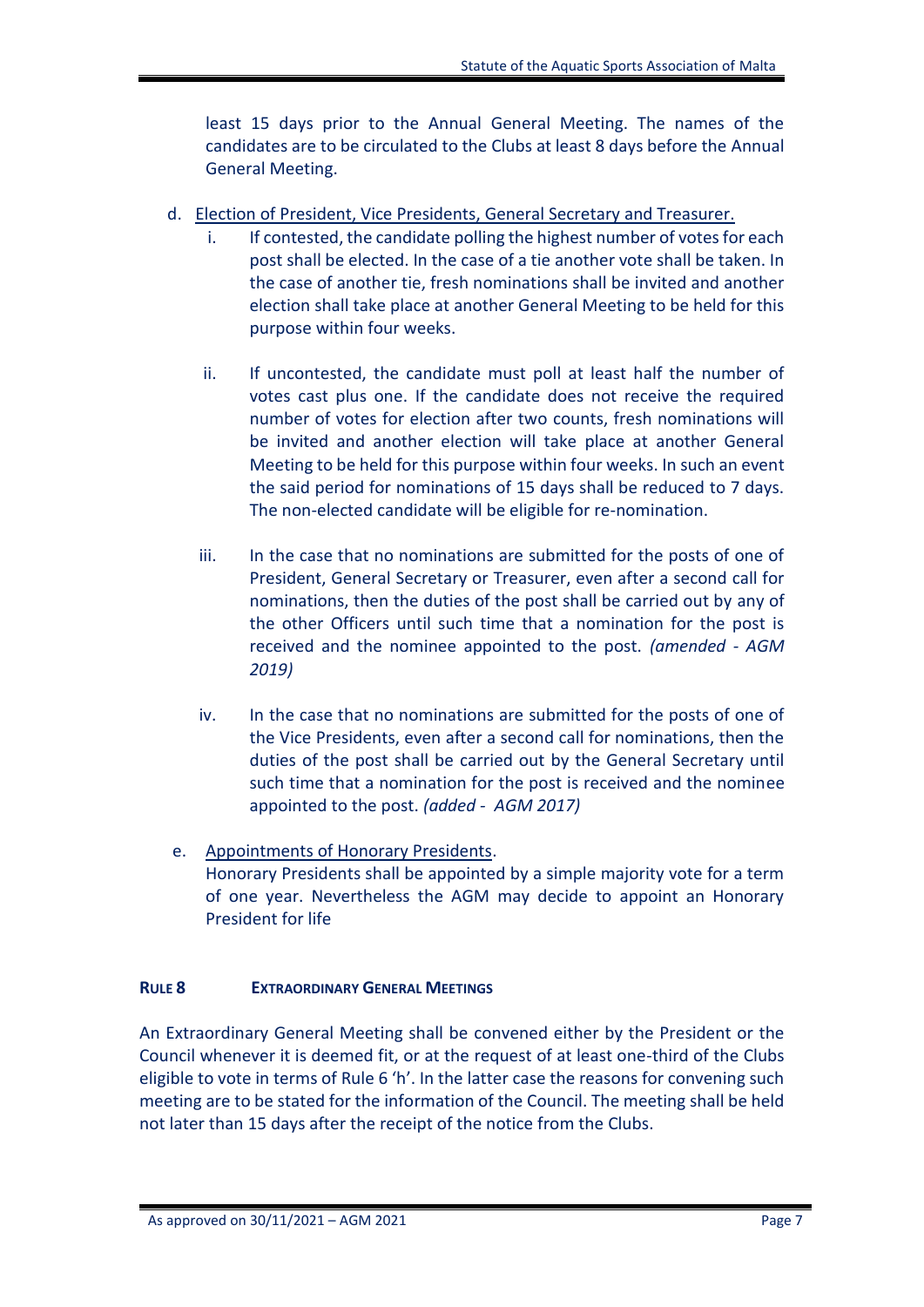## **RULE 9 APPLICABILITY OF RULES FOR GENERAL MEETINGS**

All the Rules contained under the heading of General Meetings shall be applicable to the Annual General Meeting and to any Extraordinary General Meetings.

## **RULE 10 COMPOSITION OF THE COUNCIL**

The Council shall be composed of:-

- a. the Honorary President/s;
- b. the President;
- c. the three Vice Presidents;
- d. the General Secretary
- e. the Treasurer;
- f. representatives nominated by Clubs (Voting). These representatives shall be empowered by their respective Club to take decisions on behalf of their club without the need to refer to the Club's committee; *(amended AGM 2017)*
- g. the President or Secretary of affiliated Bodies (Non-Voting) (*added AGM 2017)*
- h. the immediate past President and the immediate past General Secretary, provided that they would have completed at least one full term of office as President and General Secretary respectively;
- i. the Honorary Members;
- j. any other Co-opted Members

## **RULE 11 COST INCURRED BY THE ASA**

In the event that the ASA incurs, or is otherwise charged with any fines, costs, fees or other charges of whatever nature, for which a club, athlete or individual shall be responsible, the ASA shall be entitled to recover from the club or individual responsible all such fines, costs, fees or other charges it may have incurred or which it may be requested to pay. *(amended 2021)*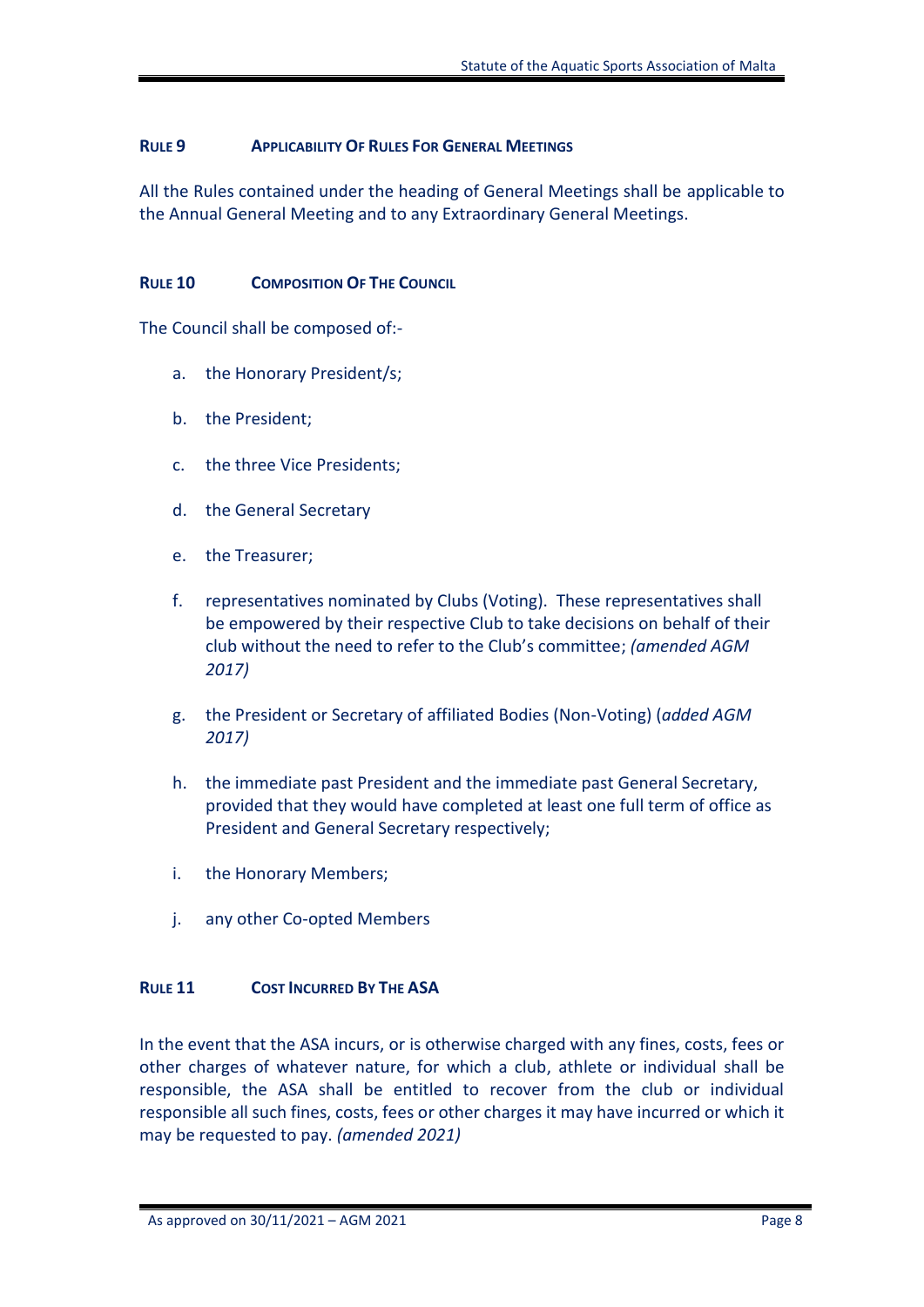**RULE 12 RESTRICTION OF COUNCIL MEMBERS**

DELETED *(AGM 2017)*

## **RULE 13 FUNCTIONS AND POWERS OF THE COUNCIL**

The Council shall be entrusted with establishing the policy of the Association, and generally to act solely and in the best interest of aquatic sports, overseeing the management of the Association's affairs Moreover, the Council shall be vested with the following powers:-

- a. to make by-laws for the purpose of regulating the internal management of the Association;
- b. to approve competitions or events programmes as proposed by the Executive Committee;
- c. to appoint any Committee or Commission and to delegate to them all or any of its powers for declared and specific purposes and for an definite period of time. Any such powers which are so delegated by the Council are to be notified to Clubs by the General Secretary within 15 days from the decision to delegate such powers. The notification is to contain the full terms of reference of such delegated powers and the appointees are to work strictly within these terms of reference;
- d. to approve the appointment of a number of independent members to act as Disciplinary Commissioners and Members of Appeals & Protest Boards
- e. to nominate and appoint Honorary Members, co-opt any member/s and assign to him/them any specific duty;
- f. to suspend for any period or sine die, or disqualify any person or persons proved guilty of an infringement of these Laws, or of any unfair practice connected with aquatic sport or any other sport in general, and to remit or shorten any such sentences upon due cause being shown;
- g. to expel from the Association any Club, Body or individual if, at any meeting of the Council, a resolution be passed to the effect that such Club, Body or individual has rendered himself unworthy to belong to the Association. Notice of such resolution must be inserted on the agenda for the meeting;
- h. to interpret these Rules such that the Council's decision shall be final;
- i. to consider and decide all appeals against the decisions of Clubs or Bodies;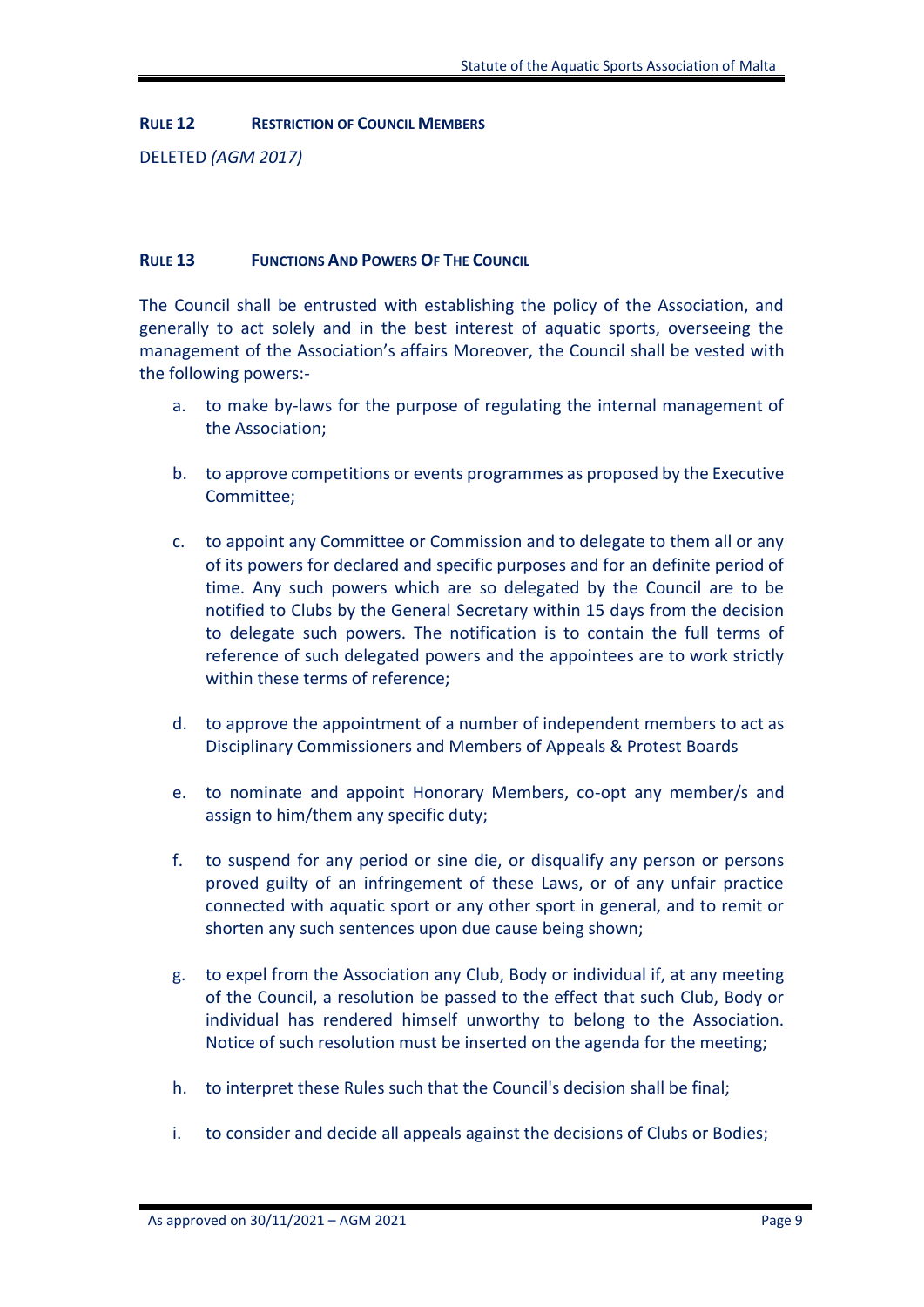j. to recognise suspensions and/or sanctions imposed on its members by other local National Sports Associations/Federations or by the bodies to which the ASA is affiliated regarding cases concerning unfair practices in sport such as cases of corruption and doping.

## **RULE 14 COUNCIL MEETINGS**

#### a. Frequency of Meetings. The Council shall meet as often as necessary for the transaction of business.

b. Quorum.

The presence of one third of the nominated Council Members entitled to vote shall form a quorum for Council Meetings. If no quorum is present, the Council Meeting will commence fifteen minutes after the stipulated time with the members present *(amended AGM 2018).*

c. Chairmanship.

The President of the Association shall chair all the Council meetings. In the President's absence the Vice President Administration shall chair the Council. In the absence of the President and the Vice President Administration any one of the other Vice-Presidents shall chair the Council, and in their absence the meeting shall decide upon another Member of the Council to take the Chair.

d. Motions.

Motions not included in the Agenda shall not be discussed or voted upon, but may be brought to the attention of the Council to be discussed and voted upon during the next Council Meeting.

- e. Voting.
	- i. Voting on all motions should ordinarily be by a show of hands, but any Member may ask for a secret ballot. Electronic votes are also acceptable *(amended AGM 2021)*
	- ii. All motions shall be decided upon by a simple majority of votes.
	- iii. The Chairman shall have the right to a casting vote.
	- iv. When meetings are chaired by a Member who is entitled to an ordinary vote then he shall have the right to an ordinary and to a casting vote.
	- v. Council Members may vote in Council Meetings only on matters concerning the discipline or disciplines and in the age-groups in which the Clubs that nominated them are currently participating. At times where no competition is being held, or where the registration period is still open, only those Council Members nominated by clubs that participated during the previous season may cast their vote.
	- vi. Co-opted person/s shall be considered as Council Members without the power to vote.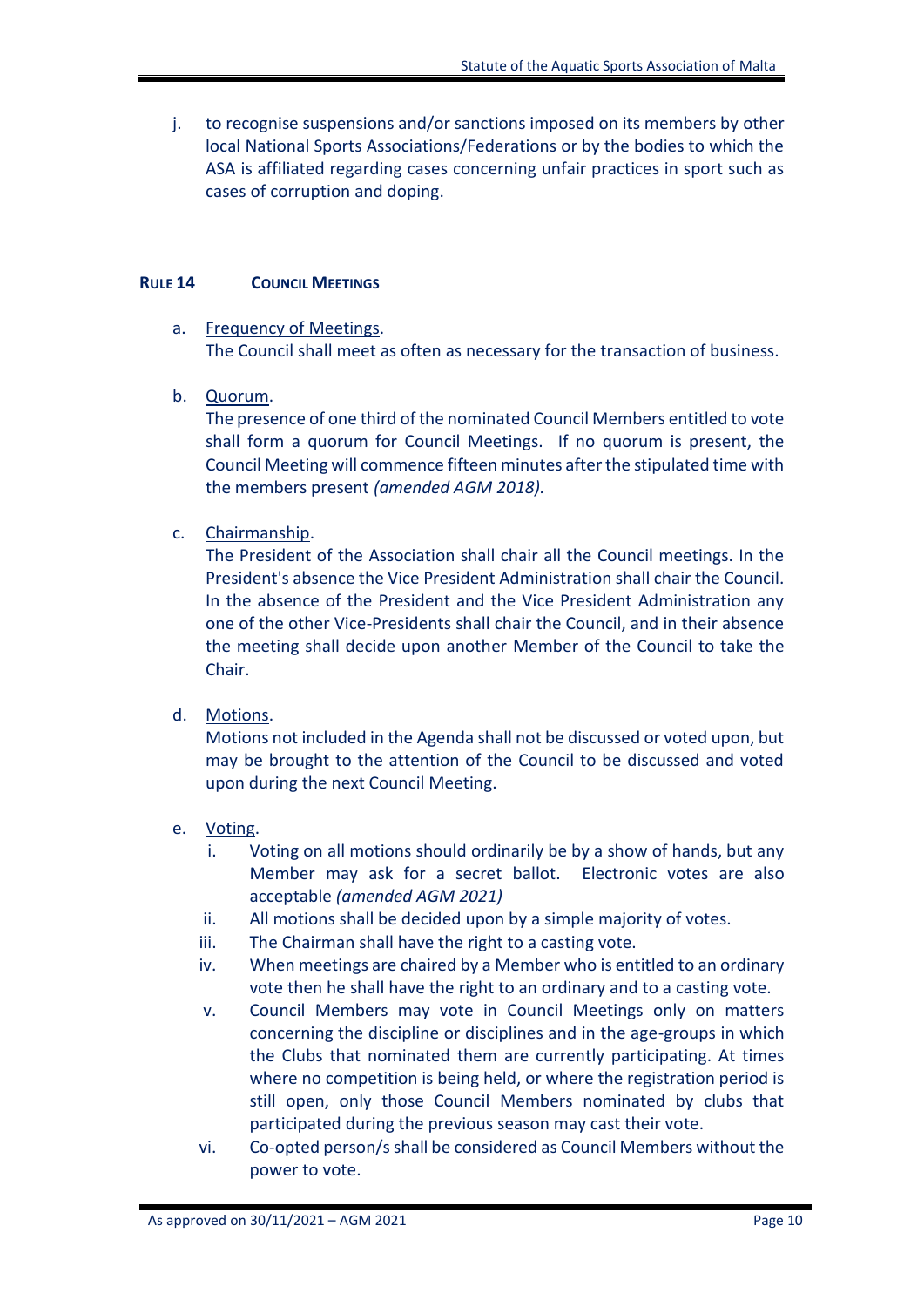- vii. Honorary Presidents, Honorary Members, the Immediate Past President, the Immediate Past General Secretary, Council Members nominated by Affiliated Bodies and Maltese Members on International Committees shall be precluded from voting.
- f. Absences from Council Meetings.

Members of the Council who absent themselves from three consecutive Council Meetings without notice beforehand giving reasons which will satisfy the Council shall be considered to have vacated their seats on the Council. The Council shall take immediate steps to request the Club or Clubs concerned to take steps to fill the vacancies. Clubs are to be notified each time the Council Member (or his substitute) nominated by the Club does not attend a Council Meeting.

g. Minutes.

The General Secretary shall forward a copy of the minutes of each Council Meeting to Council Members and Secretaries of Clubs and Affiliated Bodies not later than fifteen (15) days after the said meeting. *(amended AGM 2017)*

## **RULE 15 THE EXECUTIVE COMMITTEE**

## a. Composition of the Executive Committee.

The Executive Committee shall be composed of the:-

- i. President,
- ii. Vice President Administration & Development
- iii. Vice President Water Polo
- iv. Vice President Swimming
- v. General Secretary
- vi. Treasurer

## b. Powers of the Executive Committee.

The Executive Committee shall be entrusted with the daily administration and general management of the Association's affairs, and shall furthermore be entrusted with the organisation of all competitions and events, including but not limited to the management of the national teams. The Executive Committee shall be empowered to delegate any or all of its functions, appoint a Financial Controller *(amended AGM 2018)*, as well as to engage staff or third parties in any manner whatsoever in order to assist it in carrying out its functions and, in addition to the aforesaid, the Executive Committee shall:-

- i. use every means in its power to attend to and foster the objectives of the Association as defined under Rule 2 of this Statute;
- ii. be responsible for the publication of the ASA Laws and to see that all amendments are properly incorporated therein;
- iii. appoint a coach or coaches for all National teams;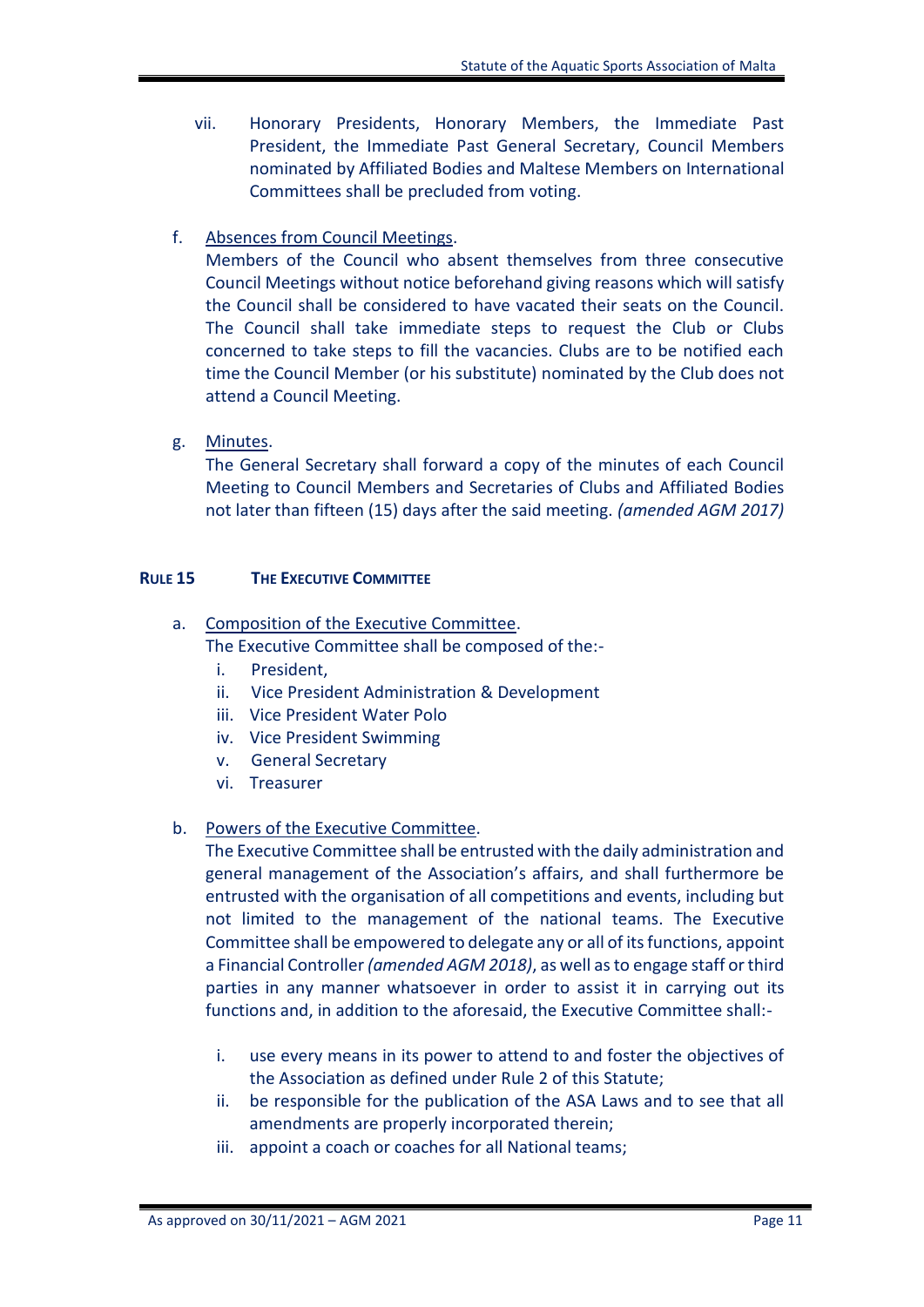- iv. appoint all officials for all organised events conducted under ASA Rules. No protest against such appointments shall be entertained.
- v. reduce as much as possible the costs for participating Clubs in local competitions and of the National Squads' participation in international competitions by seeking sponsorships;
- vi. appoint independent members to act as Disciplinary Commissioners, members of Appeals and Protest Boards from the list confirmed by the Council. In case of emergency the Executive may appoint members other than those nominated by the Council.
- vii. to impose fines as regulated by the ASA Disciplinary Code, and to enforce decisions by any of the Disciplinary or Adjudicating Boards;
- viii. collect money and raise funds to finance the Association's affairs, projects, competitions and events; *(added - AGM 2017)*
- ix. when required, seek to obtain financing facilities (loans) from a recognised financial institution, provided that
	- a) Every facility must be supported by an ad-hoc resolution that shall be put on the agenda of a Council Meeting before the facility is obtained, and that must be approved by a two-thirds majority vote in the said Council Meeting. The resolution must contain full details of the facility being sought, including a detailed budget of the project, a business case, the financial institution involved, the cost of the facility, etc. The ad-hoc resolution may be approved by means of an electronic vote *(amended AGM 2018)*
	- b) These facilities shall be of a bridging nature, that is, to cover the interval between the planned expenditure and eventual reimbursement by a sponsor or backer. The planned expenditure must not be in connection with the day to day running of the ASA but must relate to a specific project.
	- c) Any approved credit facility shall be repaid in full by not more than 3 months from the date when the ASA receives the funds.
	- d) No ASA assets shall be used as security for the facility. *(added - AGM 2017)*
- c. Duties of the Executive Committee. In carrying out its duties the Executive Committee shall be in duty bound to implement all policies and decisions taken by the Council, and shall further report on its workings during every Council Meeting.

# **RULE 16 DUTIES OF THE PRESIDENT**

- a. The President shall preside at all meetings and must ensure that decisions taken at such meetings are carried into effect.
- b. The President shall have the duty to summon all those meetings which he is required to summon in accordance with the rules of the Association. During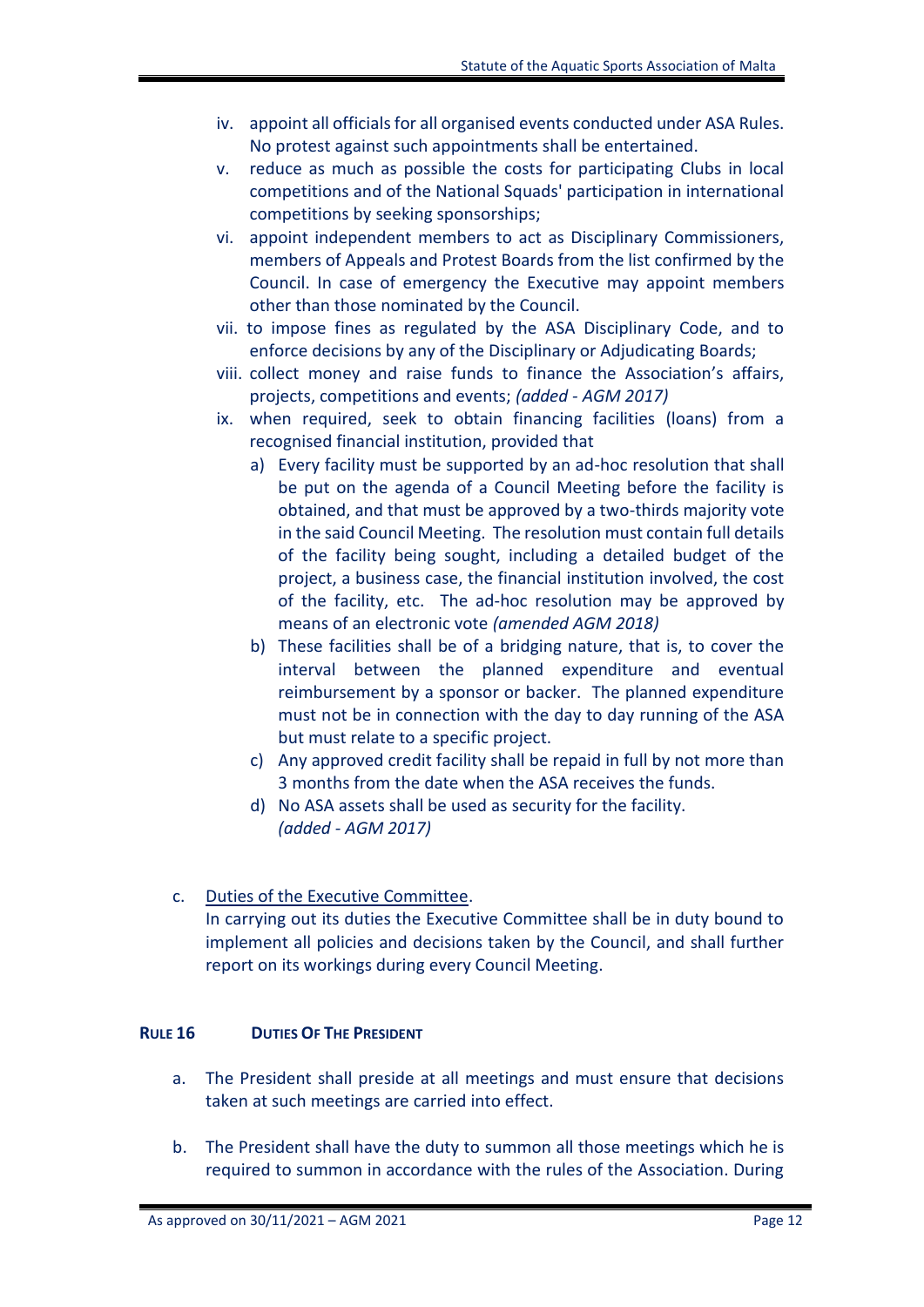all Meetings, the President shall have unlimited authority on any question of order and shall be the sole interpreter of the Laws governing the proceedings.

- c. The President shall also perform those other tasks which he is required to perform in accordance with the rules of this Statute and in accordance with the other rules and regulations of the Association, and shall exercise authority in those areas which are not expressly assigned by this Statute to the different Organs, the other Officers or other Officials of the Association.
- d. In cases of urgency, where it is neither practical nor convenient to call a meeting either of the Council or the Executive Committee, the President may, after having consulted with at least three members of the Executive Committee or at least three Council Members, assume the functions of the Executive Committee or the Council. However, the President shall, at the earliest opportunity, inform the Executive Committee or the Council, as the case may be, of any such decisions taken by him.

# **RULE 17 DUTIES OF THE VICE PRESIDENTS**

- a. The Vice President Administration & Development:
	- i. shall assist the President in his work, and in his absence during Council and General meetings, shall have the same powers and duties as the President;
	- ii. moreover, the Vice President Administration & Development shall be responsible for matters related to the promotion and education of aquatic sports in general, as well as matters concerning discipline, appeals and protests.
- b. The Vice President Water Polo shall assist the President in his work, and in his absence he shall chair any commission / committee related to Water Polo.
- c. The Vice President Swimming shall assist the President in his work, and in his absence he shall chair any commission / committee related to Swimming.

## **RULE 18 DUTIES OF THE GENERAL SECRETARY**

The General Secretary shall be responsible to conduct the general business of the Association. He may assign any of his duties or other specific duties to the Administrative Secretary. He may appoint Assistant Secretaries with the prior approval of the Council.

## **RULE 19 DUTIES OF THE TREASURER**

The Treasurer shall:-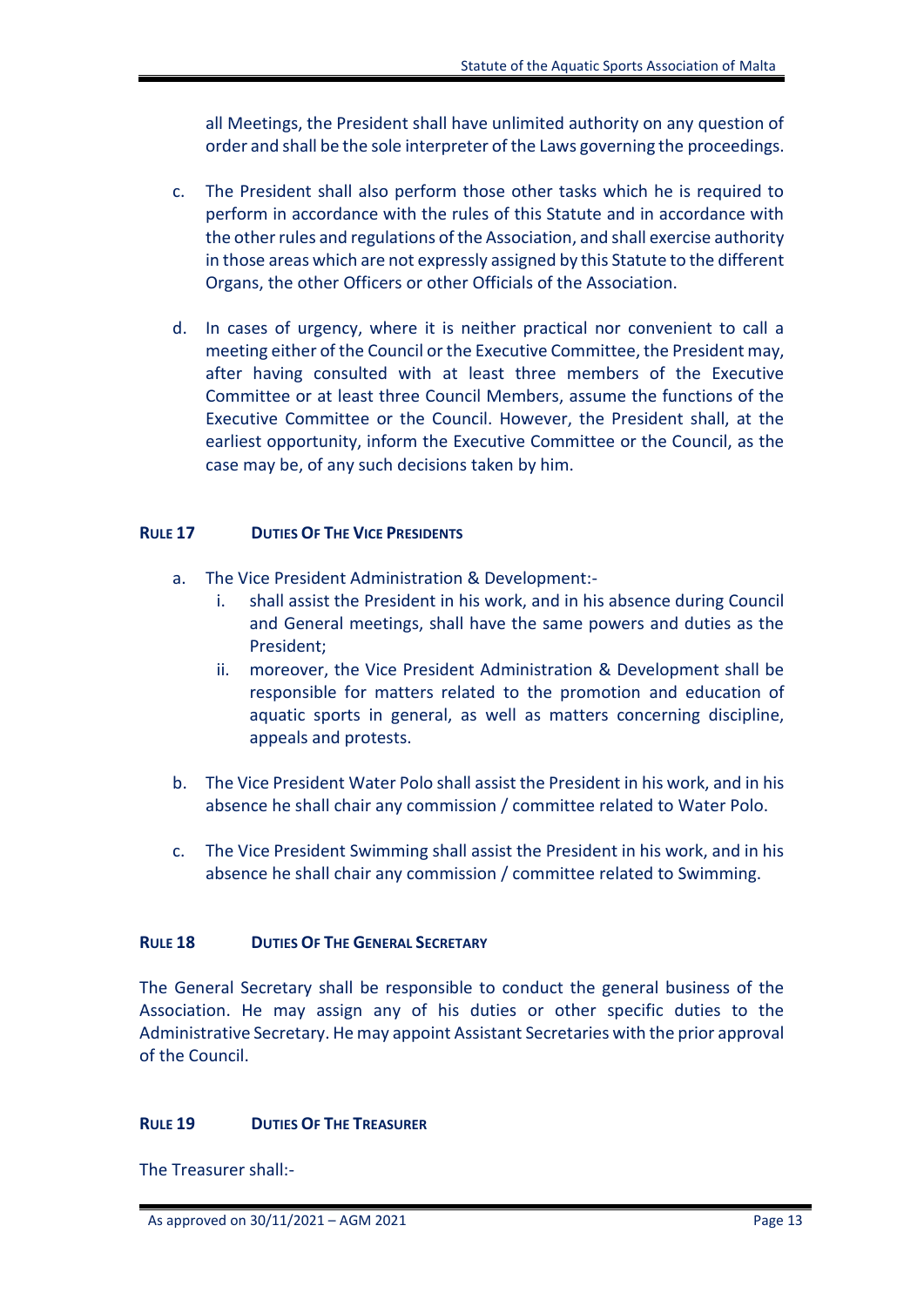- a. keep a cash book and ledger showing every financial transaction of the Association;
- b. the prepare a periodical income and expenditure report on all financial affairs of the Association;
- c. prepare the yearly accounts for auditing;
- d. inform the Council of the financial position when necessary;
- e. keep an up-to-date inventory which shall be included in the Balance Sheet and shown as assets of the Association in a separate column;
- f. prepare a budget for the Council's approval.

# **RULE 20 ELECTIONS**

The election of each of the members of the Executive Committee shall be held during the Annual General Meeting or at an Extraordinary General Meeting called for such a purpose. Upon election he shall cease to remain an active member of any club.

## **RULE 21 NOMINATIONS**

a. Nomination of Honorary Presidents, President, Vice Presidents, General Secretary and Treasurer.

Nominations for the posts of Honorary Presidents, President, Vice Presidents, General Secretary, and Honorary Treasurer may come from any Club and/or from Council Members. Nominations made by Council Members are to be seconded by another Council Member. Nominations are to reach the ASA at least 15 days prior to the General Meeting. The names of the candidates are to be circulated to the Clubs at least 8 days before the Annual/Extraordinary General Meeting.

- b. Nomination of Council Members.
	- i. All Clubs and Affiliated Bodies are entitled to nominate a representative and a substitute representative to sit on the Council as Council Members and Substitute Council Members respectively. *(amended AGM 2017)*
	- ii. Clubs and Affiliated Bodies eligible for representation on the Council shall, for the approval of the Council, submit the names of their representative and substitute representative to serve as Council Members and Substitute Council Members respectively. These nominations may be made at any time. *(amended AGM 2017)*
- c. Nomination of Honorary Members and Co-opted Members. Honorary and co-opted Members are to be nominated and appointed by the Council.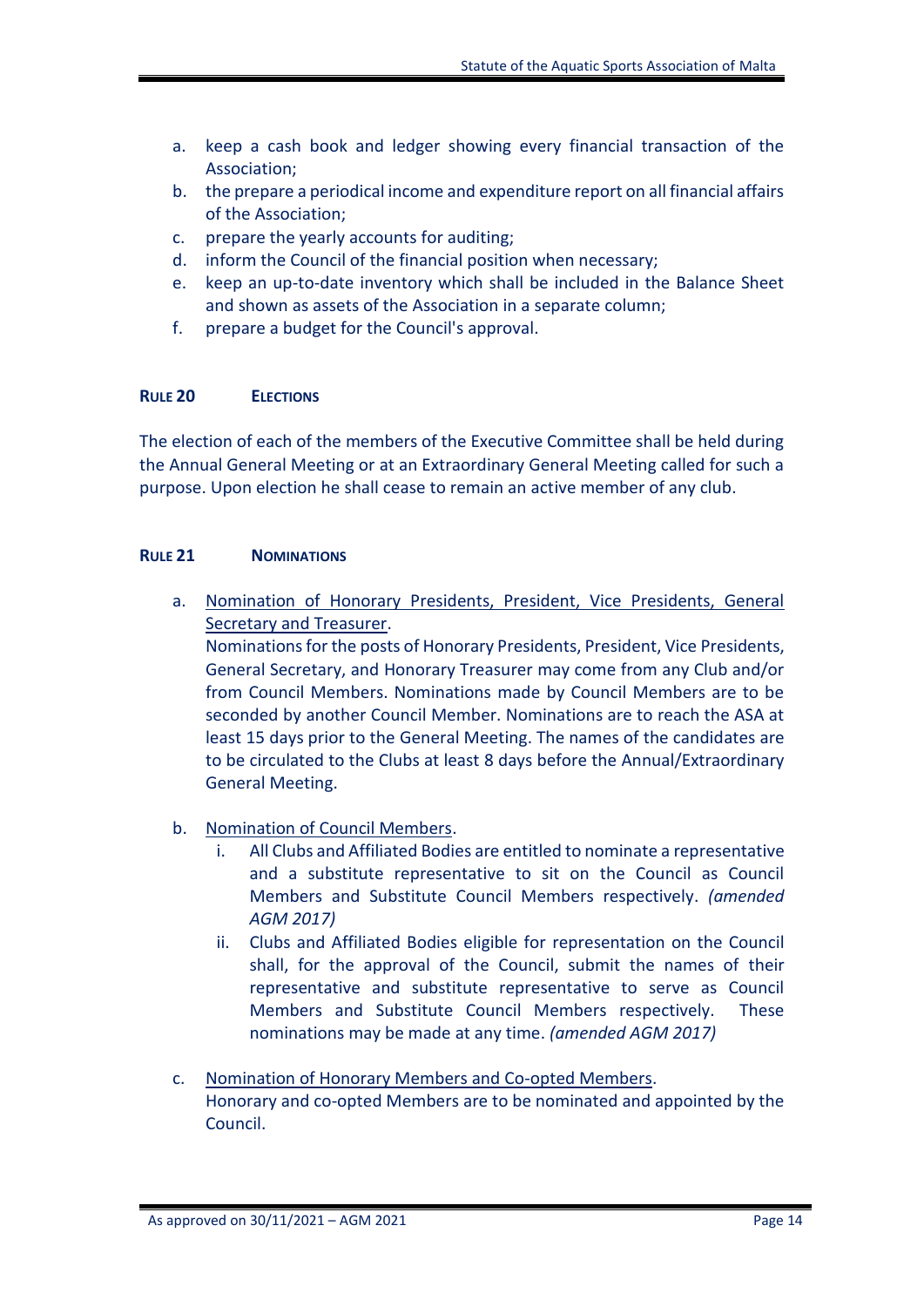#### **RULE 22 TERM OF OFFICE**

- a. The term of office for each member of the Executive Committee shall be of three years. The elections for the posts of General Secretary and Vice-President Swimming shall be held first. The elections for the posts of Treasurer and Vice-President Water Polo shall be held during the following AGM, whereas the elections for the posts of President and Vice-President Administration and Development shall be held during the ensuing AGM.
- b. If any of the posts of Executive Committee is vacated prior to the lapse of the three year term, an EGM shall be called to fill in the vacated post, and the newly elected Executive Committee member shall continue the term of his predecessor.
- c. The term of office of the Immediate Past President and the Immediate Past General Secretary shall be for a period equal to the term of office of the President and General Secretary respectively.
- d. Representatives and Substitute Representatives of Clubs and Affiliated Bodies shall retain their seats on the Council from time of nomination until such time that they resign or are replaced by the Club or Affiliated Body that nominated them. *(amended AGM 2017)*
- **Ruling**: The status of Council Members (and Substitutes) nominated by Clubs for 2018 shall change immediately to Representatives as specified in these changes. They will be subject to all changes introduced in these changes, including their term of office (*added AGM 2017).*
- e. The term of office of Honorary Presidents shall be for a period as determined by the Annual General Meeting on election. However, an Honorary President can be removed by simple majority by the Annual General Meeting.
- f. The term of office of Co-opted Members shall expire at the end of the ASA Annual General Meeting.

## **RULE 23 TECHNICAL COMMITTEES**

The management and organization of events and competitions shall be undertaken by Technical Committees set up for this purpose.

a. Function of Technical Committees.

Technical Committees (TC), shall see to the implementation of the programs and events established by the Association in accordance with this Statute, and in accordance with the terms of reference set out from time to time by the Council. These terms of reference are to be circulated to all clubs. Any required interpretation of any part of the terms of reference shall be made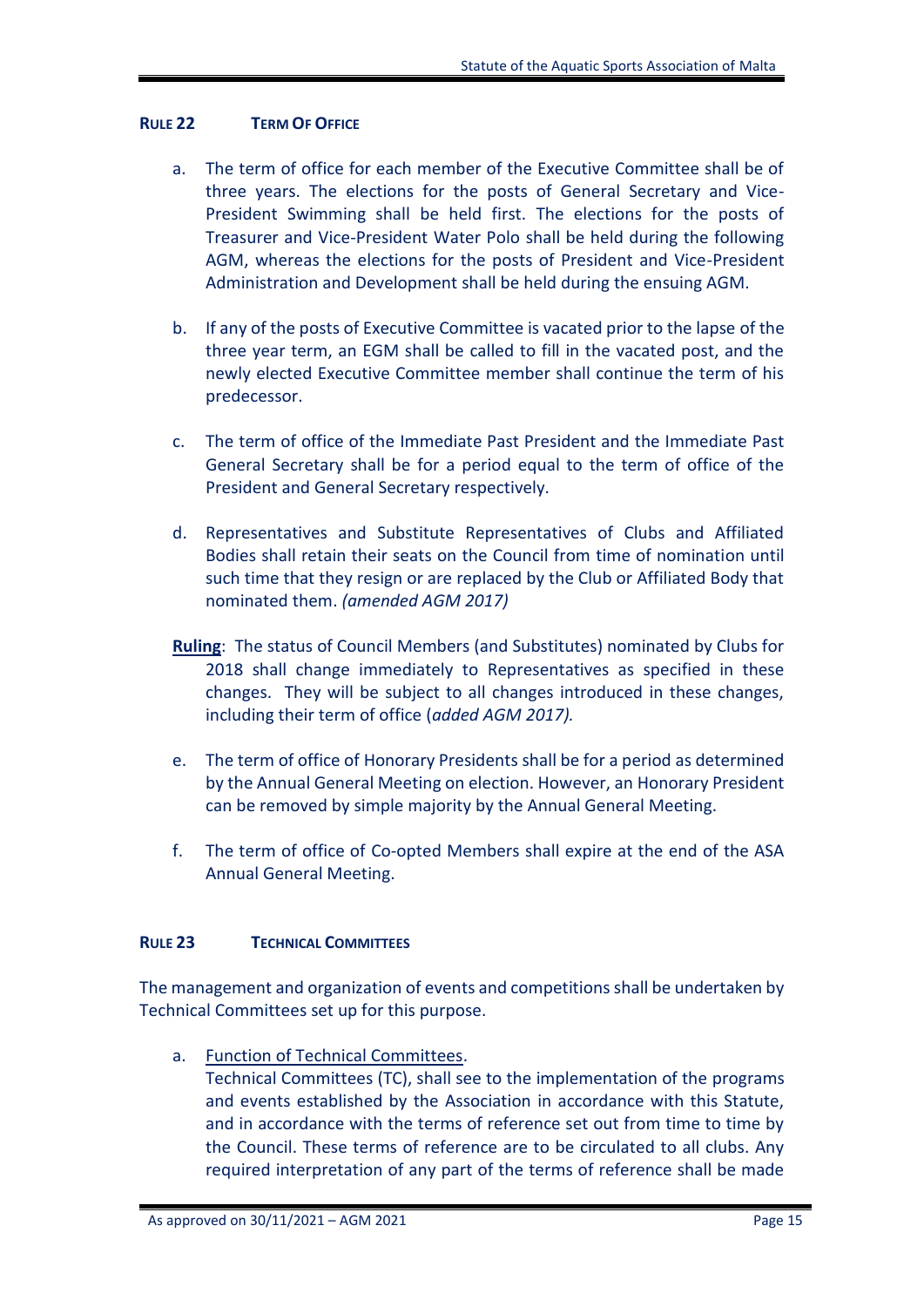by the Council. Council Members shall have the right to ask the Executive Committee to investigate any alleged breach of the terms of reference (amended – AGM 2015).

- b. Composition of a Technical Committee. *(Last amended AGM 2012)* Technical Committees shall be composed of:
	- i. The Vice President of the respective discipline, who shall have the right to a vote and casting vote;
	- ii. The other members of the ASA Executive Committee;
	- iii. The TC Secretary who shall be nominated by the respective VP and approved by the Council. (Preference to the given to the ASA General Secretary or Administrative Secretary);
	- iv. The TC Treasurer who shall be nominated by the respective VP and approved by the Council. (Preference to the given to the ASA Treasurer or Administrative Secretary);
	- v. Members nominated yearly by Clubs who would have participated in the previous year's competitions and duly approved by the Council. These members shall be entitled to vote. The right to vote shall be as specified in Rule 14(e);
	- vi. For Water Polo only a member nominated yearly by the Water polo Referees Association (WPRA), duly approved by the Council;
	- vii. Any other co-opted members. Co-opted members shall be nominated by the TC and approved by the Council;
	- viii. The term of office of (iii), (iv), (v), (vi), (vii) & (viii) above shall be until the end of the season in which they would have been nominated;
	- ix. At any time, clubs and the WPRA (in WP only) may nominate persons to replace their nominees on the TC. The new nominee will take his/her place on the TC after the Council approves the nomination. The replaced member will vacate his/her seat on the TC immediately upon his/her replacement being approved by the Council.

# c. Meetings and Decisions.

Technical Committees shall meet at least once a month. Decisions taken during meetings shall be recorded and kept by the TC Secretary. These shall be circulated to the TC and to the Executive Committee once approved.

d. Finances.

The TC Treasurer shall prepare periodic detailed statements of Income and Expenditure as well as Statements of Assets and Liabilities. These shall be presented to the Executive Committee at least twice a year or when requested by the Executive Committee. These financial statements shall form an integral part of the Financial Statements that are presented to the ASA General Meeting by the ASA Hon Treasurer.

## **RULE 24 DISCIPLINARY & OTHER ADJUDICATING BODIES**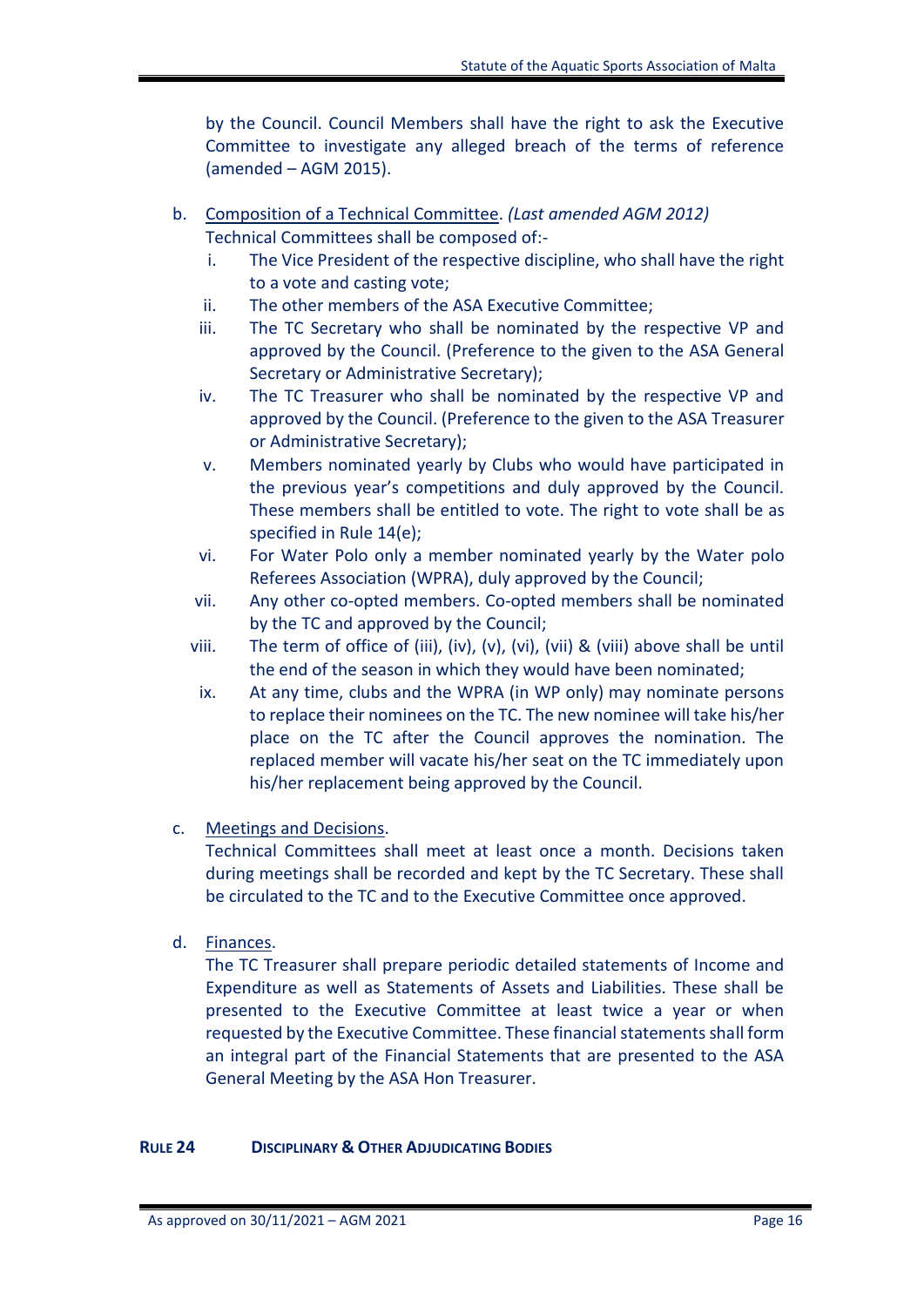- a. There shall be a Disciplinary Commissioner who shall be appointed by the Executive Committee to hear and decide upon all disciplinary matters relating to any aquatic discipline. In so doing the Disciplinary Commissioner shall abide by the Code of Discipline of the ASA, and the Rules of Procedure of the ASA.
- b. There shall be a Protests Board that shall hear and decide upon protests brought by clubs or individuals. The Protests Board shall be regulated by the Board of Protests Rules of the ASA.
- c. There shall also be an Appeals Board that shall be competent to hear and decide upon any appeal from a decision delivered by the Disciplinary Commissioner, as well as other disciplinary decisions taken by clubs concerning their athletes. The Appeals Board shall be regulated by the Board of Appeal Rules of the ASA.

## **RULE 25 OFFICERS AND REPRESENTATIVES OF THE ASSOCIATION**

- a. The Officers of the Association are the President, the Vice Presidents, the Treasurer and the General Secretary.
- b. Any two of the Officers may sign cheques on behalf of the Association provided one of the signatories is the President, the General Secretary or the Treasurer. *(amended – AGM 2019)*
- c. The President and any one of the General Secretary or the Treasurer shall have the legal and judicial representation of the Association.

# **RULE 26 AFFILIATION**

a. Application for Affiliation.

Applications for affiliation to the ASA shall first be vetted and processed by the Executive Committee and then submitted to the Council for its approval or otherwise. Affiliation will be categorised as follows:-

# **i) Club Affiliation**

**Full Affiliation** shall cover all clubs participating in 1 or more aquatic disciplines, being entitled to privileges/benefits and voting rights as stipulated in the ASA Rules & Regulations and whose members are registered with the ASA. Affiliation fee of €100 *(amended AGM 2018)*

**Restricted Affiliation** shall cover new applications received from schools, private enterprises or other bodies and/or entities which shall have no voting rights and shall not benefit from subsidized rates for lane bookings during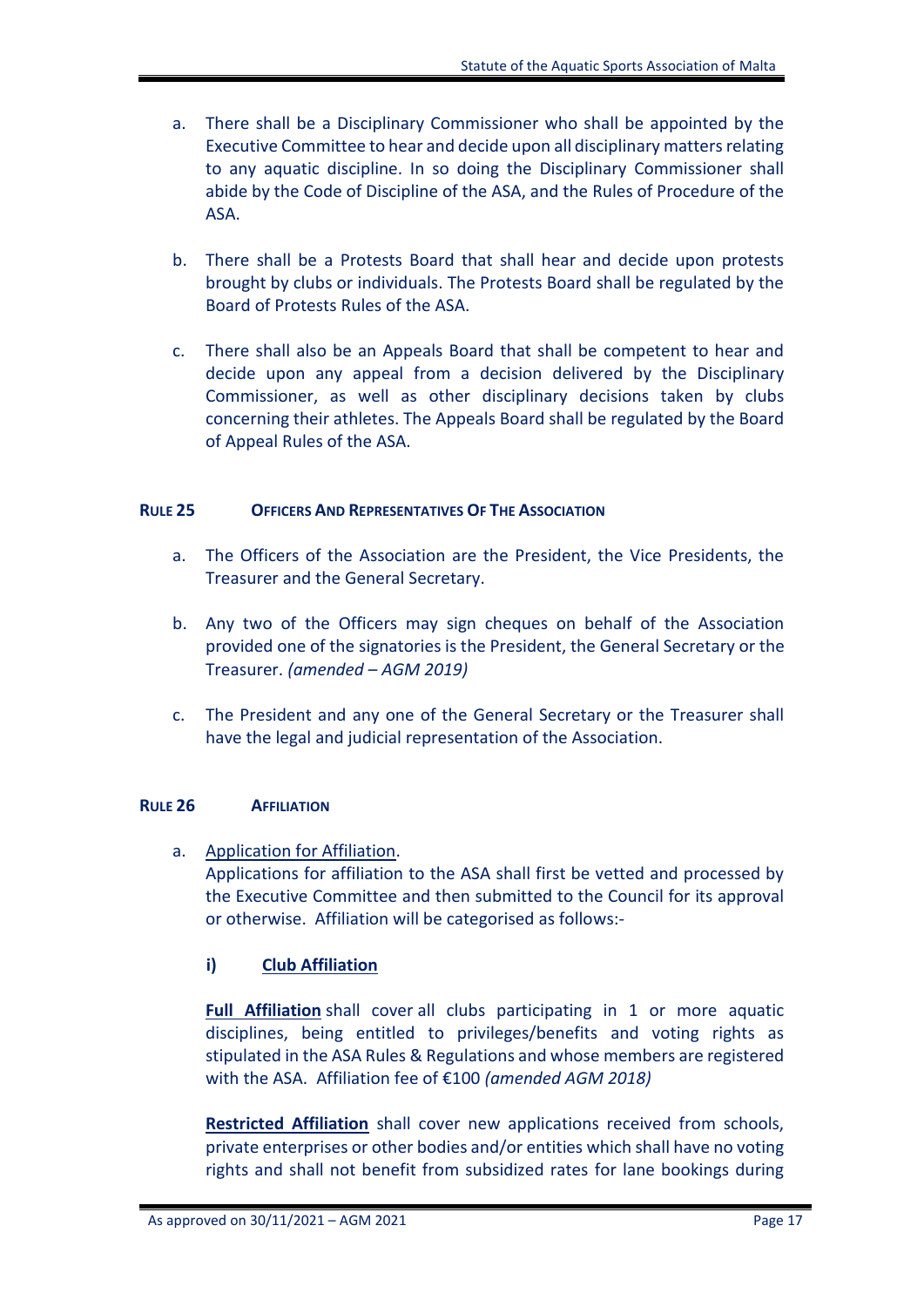peak hours (05:00 – 08:00 and 15:30 – 21:45). Their members/athletes must be registered with ASA. A registration fee of €10 for Junior Athletes and €20 for Senior Athletes shall be applicable. Affiliation fee of €250 *(amended AGM 2018).*

# **ii) Other Affiliated Bodies**

Other Bodies and Entities can apply for affiliation as long as they satisfy the rules set in Section 3 – Laws Governing Affiliated Bodies. The Affiliation Fee of €100 shall be payable in advance and prior to the ASA's Annual General Meeting *(amended AGM 2021)*

# b. Affiliation Fee.

The affiliation fee shall be as indicated above. Affiliation fees shall be payable in advance and prior to the Annual General Meeting *(amended AGM 2018)*.

## c. Suspension when Affiliation Fee is not paid in time.

If a Club or Affiliated Body has not paid its affiliation fee prior to the Annual General Meeting such Club or Affiliated Body shall be automatically suspended from that date until such fee has been paid.

## d. Termination of Affiliation.

Clubs or Affiliated Bodies wishing to terminate their affiliation shall give notice in writing and shall remain liable for any sums of money owing to the ASA or to any Club or Athlete.

## **RULE 27 EFFECTIVE DATE TO AMENDMENTS TO THE STATUTE**

# a. Amendments to the Constitutional Laws and Laws Governing Clubs

i. All amendments to the Constitutional Laws (Section 1) and Laws Governing Clubs (Section 3) shall be dealt with at the Annual or Extraordinary General Meetings and shall be effective immediately.

# b. Amendments to the Laws Governing the Sport

All amendments to the Laws Governing the Sport (Section 2) shall be dealt with only at the Annual General Meeting and shall be effective immediately.

i. Amendments to Laws Governing the Sport (Section 2) and any other rules and regulations regulating the eligibility of athletes, shall remain in force for at least three seasons from when they become effective. Proposals for amendments to these laws are to be proposed for amendment at the ASA Annual General Meeting preceding the end of the third season. If no amendments are made to these rules, they shall remain in force indefinitely and until a proposed amendment is approved at the AGM preceding the season in which the change is to be effected.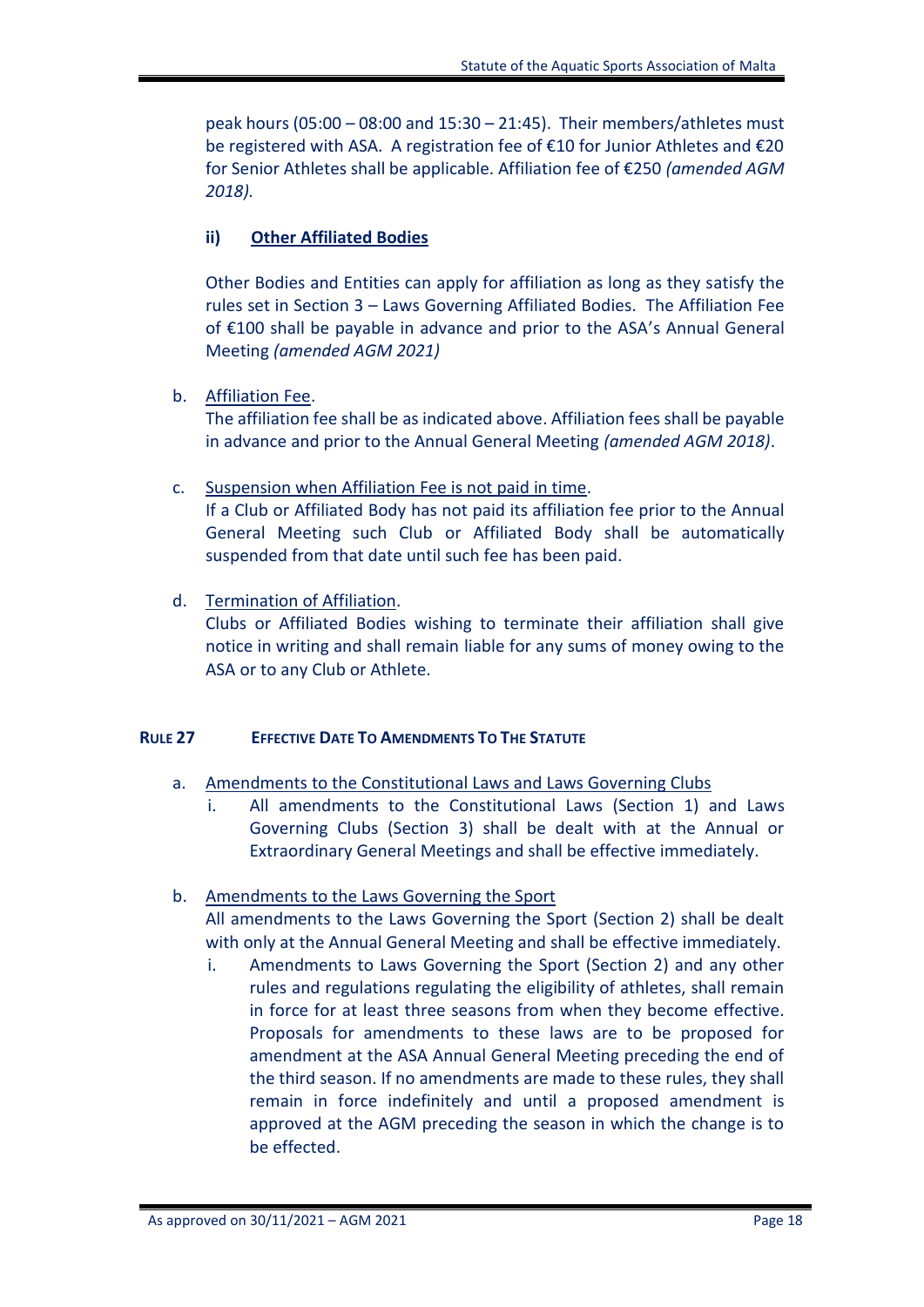## **RULE 28 ASA SEASONS**

- i. The ASA Calendar Season shall commence at the Annual General Meeting and shall come to an end at the Annual General Meeting of the following year unless otherwise provided for under these rules.
- ii. The ASA Competitive Season
	- a. For Water Polo shall start with the first competitive match after the end of September of any given year and shall draw to an end with the last competitive match held in September of the following year irrespective of categories or age groups.
	- b. For Swimming shall start with the first Time-Trial and shall end with the National Swimming Championships.
	- c. For Artistic Swimming, shall start on any date after  $1<sup>st</sup>$  October and shall end not later than 31<sup>st</sup> August of the following year. *(amended AGM 2021)*
- iii. The ASA Financial Year shall start on the  $1<sup>st</sup>$  October of any given year and shall end on the 30<sup>th</sup> September of the following year. (*approved AGM 2016*)

## **RULE 29 VOLUNTARY ORGANISATION**

The Aquatic Sports Association of Malta is a voluntary and non-profit organisation and any excess funds received or generated from its activities will always be re-invested for the benefit of aquatic sports.

Officials sitting on the bodies of the Association shall generally act on a voluntary basis.

# **RULE 30 DISSOLUTION OF AQUATIC SPORTS ASSOCIATION OF MALTA**

If at any time the Association shall pass in General Meeting by a majority comprising seventy-five per cent (75%) of all the registered Members present and entitled to vote a resolution of its intention to dissolve, the Executive Committee shall take immediate steps to settle any debts, and dispose of the monies and property remaining as determined by the General Meeting; and thereupon the Association shall for all purposes be dissolved.

In the event of dissolution of the Association, any remaining funds and/or property shall be donated to either, a voluntary non-profit making Association, a non-profit charitable institution or the Voluntary Associations Fund chosen by the outgoing Executive Committee.

In the event of dissolution of the Association, the outgoing Executive Committee is to inform the Commissioner for Voluntary Associations within 15 days of the decision taken to dissolve.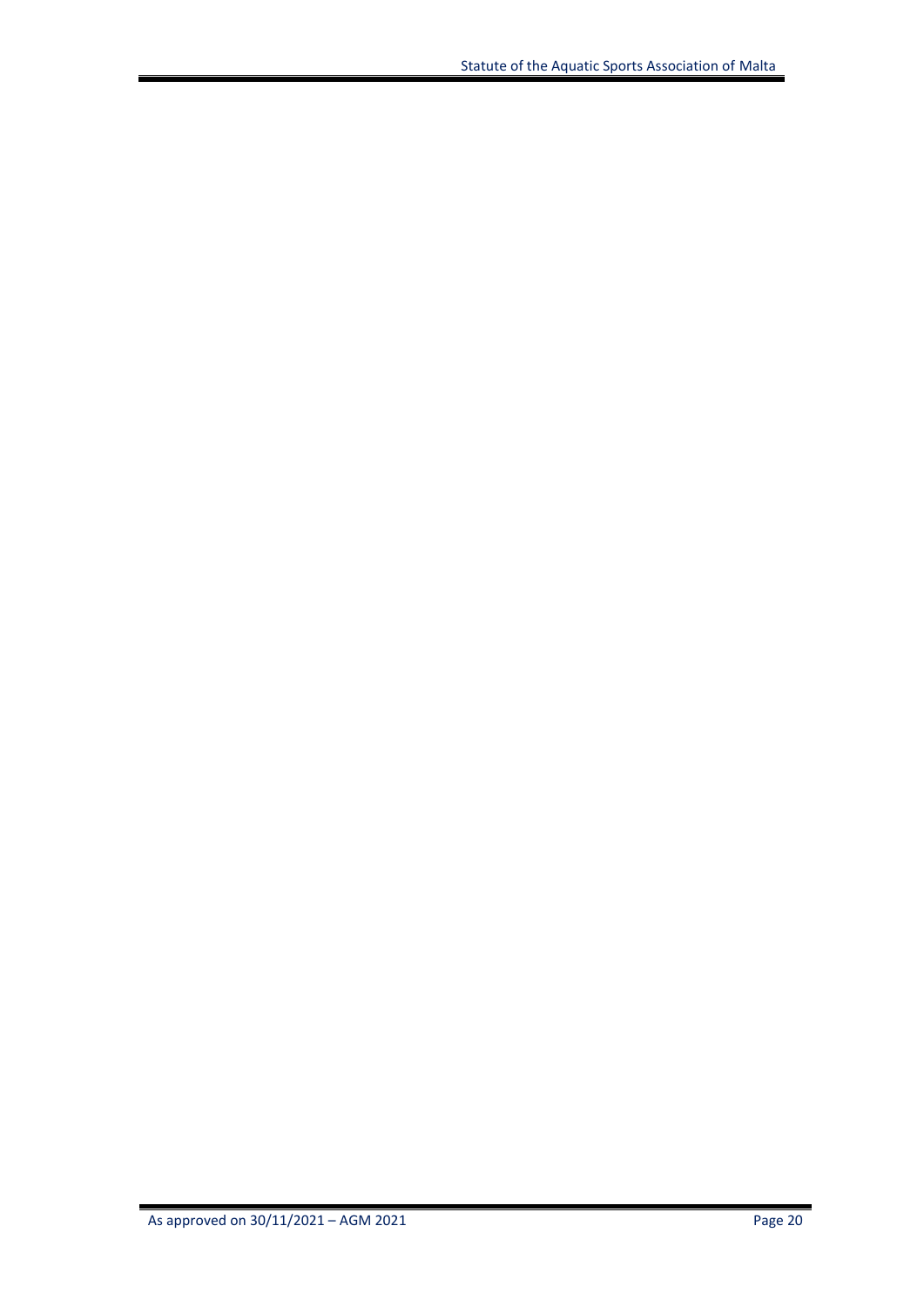# **SECTION 2**

## **LAWS GOVERNING THE SPORT**

## **RULE 31 LAWS GOVERNING THE SPORT**

All sporting disciplines falling under the aegis of the ASA shall be regulated by FINA rules unless otherwise specified in the rules or regulations of the Association.

## **RULE 32 COMPETITIONS**

- a. The association shall organize National Aquatic Sports for all affiliated Clubs and other competitions as determined by the Council periodically. These shall be subject to all Rules and Regulations of the ASA.
- b. The Association shall issue calls for applications for participation in all competitions.
- c. The programmes for all National Aquatic Sports Competitions are to be approved by the Council.

## **RULE 33 NATIONALITIES, ELIGIBILITY AND RECORDS**

- a. Nationality (*amended AGM 2016*)
	- i. An individual shall be considered of Maltese Nationality if the individual is a citizen of Malta by virtue of Maltese legislation currently in force.
	- ii. Disputes on Nationality shall be referred to a suitably qualified arbitrator who shall be appointed and approved by the Executive Committee. The decision of the arbitrator shall be final and binding.

# b. Eligibility for Registration *(Last amended AGM 2012)*

- i. Athletes of Maltese and non-Maltese Nationality may be registered as Seniors or Juniors. They shall be eligible to participate in all sporting activities organised by or under the aegis of the ASA, provided they are duly registered with any club affiliated to the ASA. They shall be regulated by the ASA Statute and any other rules and regulations of the ASA.
- ii. The Competition Rule regulating the maximum number of athletes of non-Maltese nationality eligible to form part of a senior Water Polo squad in any competitive match organised by the ASA is to be approved by the AGM. Proposals to change this Competition Rule are to be made and decided upon in accordance with the rules regulating the AGM.
- iii. The Competition Rule regulating the number of athletes of non-Maltese nationality forming part of the junior, youth or minor squads is to be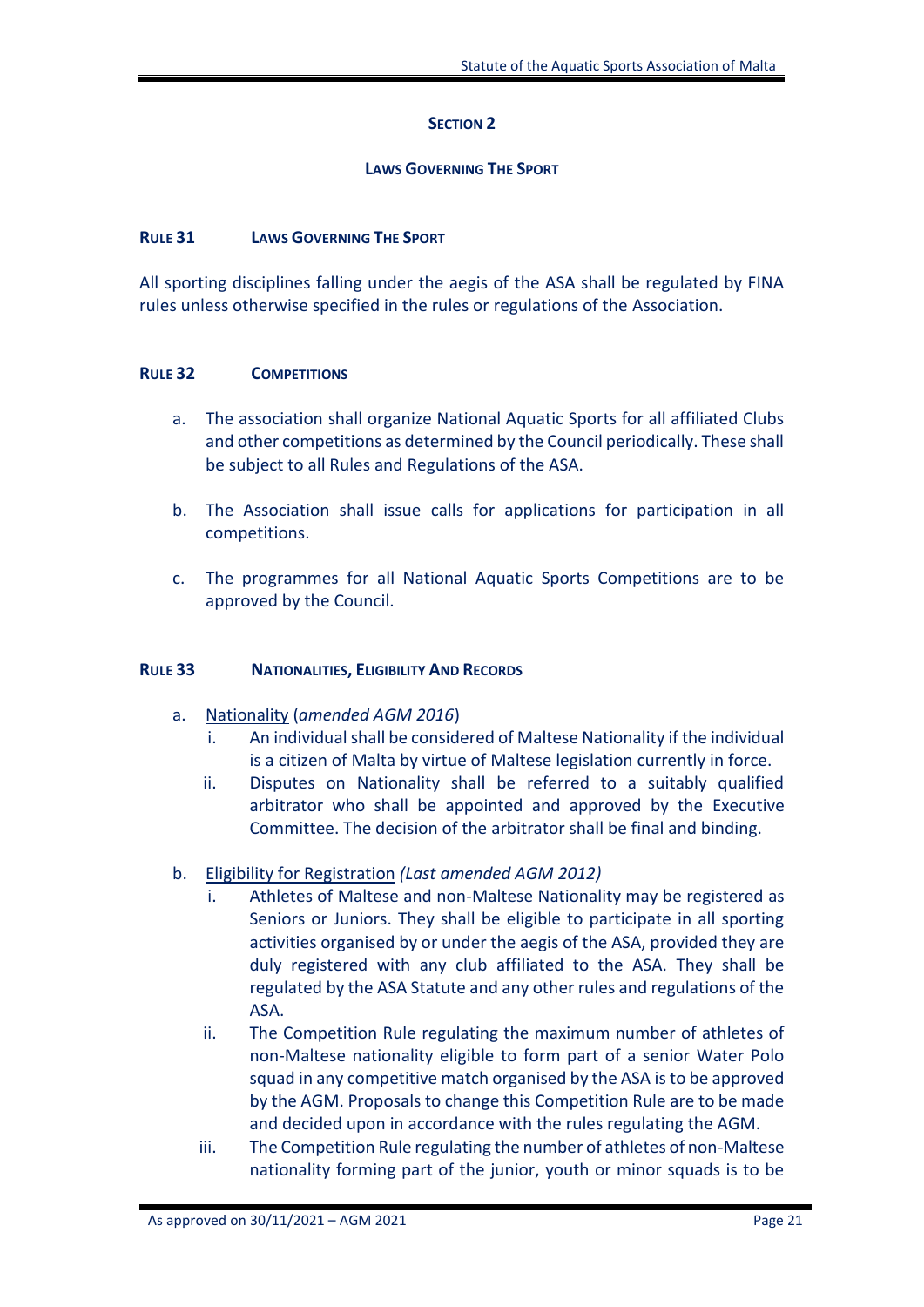approved by the Council at least two months prior to the start of the respective competition. Proposals to change this Competition Rule are to be made and decided upon in accordance with the rules regulating the Council. *(amended AGM 2021)*

c. National Records

- i. Only Maltese Nationals shall have the right to be referred to as and/or declared National Champions or hold National Records.
- ii. Athletes who are in possession of dual nationalities may be referred to as and/or declared National Champions or hold National Records, ONLY if they are registered with the ASA in accordance with its Rules and Regulations as well as with the FINA Rules in force at the time of registration.

## **RULE 34.1 REGISTRATION OF WATER POLO PLAYERS**

- a. General Rules:- *(amended AGM 2016)*
	- i. A Water Polo player may only register with any one Club.
	- ii. Clubs shall register all their Water Polo players with the Association by means of the official Registration Forms duly completed and signed in force at the time of registration. Only Water Polo players registered in this manner shall be eligible to participate, as regulated by the relevant rules, in any sporting discipline falling under the aegis of the ASA, FINA or LEN.
	- iii. Registration forms, duly completed and signed are to be submitted to the ASA Office within one month from the date of the signature of the Water Polo player. Registration Forms duly filled and signed that are sent to the ASA by electronic means are to be replaced by the original Registration Form within ten days from submission. Failure to abide by this clause within the stipulated time shall render the registration invalid. (*amended – AGM 2019)*
	- iv. Valid Registration Forms deposited at the ASA are to be acknowledged within a week. Water Polo players shall also receive an acknowledgment of their registration within a week if an email address is included on the registration form. These acknowledgments may be made by means of electronic mail.
	- *v.* The registration period for Water Polo players shall open on the  $16<sup>th</sup>$  of October of any given year, and shall close on the lapse of the same competitive season as defined in Rule 28.ii.a of the Statute.
	- vi. An annual registration fee for each Water Polo player is to be paid by the club with whom the Water Polo player is registered. This fee will be determined periodically by the Council. If an athlete is registered as both a swimmer and a Water Polo player with the same club, then the second registration fee shall be waived.
	- vii. The official ASA Registration forms are to incorporate:-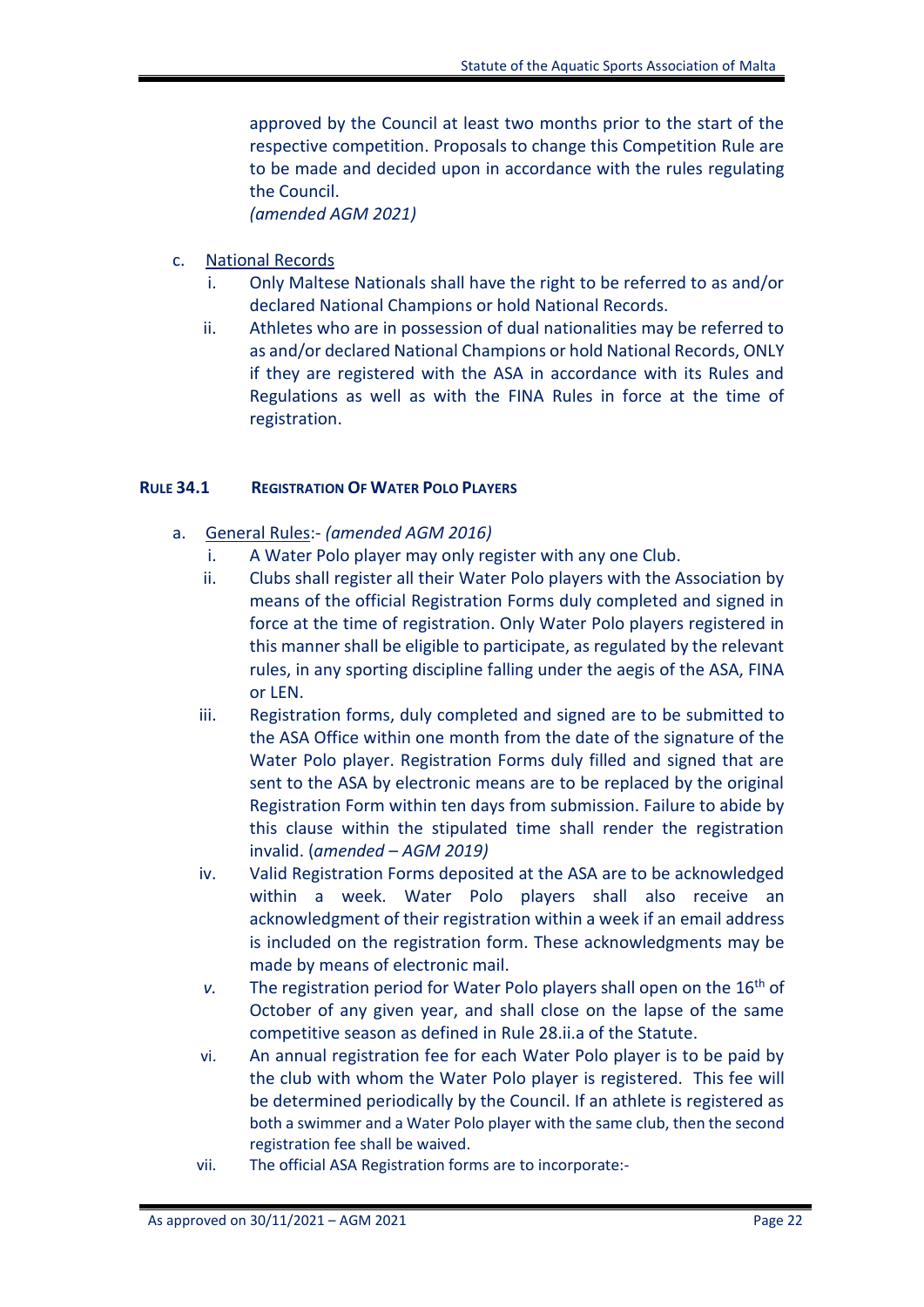- a. Details of identification of the Water Polo player birth certificate or passport identification page;
- b. The duration of the Water Polo player's registration period with the club;
- c. Name of previous club, if applicable;
- d. Signature of Water Polo player and date of registration.
- e. Signature of any two Club officials of the Club registering the Water Polo player or, alternatively, should a resolution bearing the signature of any two officials of the club giving a power of attorney to one official to sign on the club's behalf is submitted to the General Secretary, the registrations forms may be signed by 1 Club Official. Such resolution is valid for a one-year period can be renewed annually; *(amended AGM 2020)*
- f. Registrations of Water Polo players who have not yet reached the age of eighteen years are also to be signed by the legal guardian of the Water Polo player;
- g. Signature of any two of the Club officials of the previous Club (if applicable) authorising the transfer or a resolution bearing the signature of any two officials of the club giving a power of attorney to one official to sign on the club's behalf on the registration form. Such resolution is valid for a one-year period can be renewed annually.
- h. In the case of the registration of a Junior Water Polo Player, and in the case of a Water Polo Player registering for the 1st time as a Senior Water Polo Player, the amount of compensation paid (where applicable). Two Officials of the Club receiving compensation shall also sign the Registration Form;
- i. Two passport photos;
- j. Anti-Doping Consent Form;
- k. Data Protection Declaration *(amended AGM 2018)*
- viii. The registration is to be considered as an agreement between Club and Water Polo player. The Club on one part is requesting the services of the registering Water Polo player, and is prepared to make use of the Water Polo player during competition, and will accede to his transfer or transfer on loan if his services are no longer required. The Water Polo player on the other part is accepting to be an active member of the Club he is registering for, by participating in training sessions, friendly and competitive events, and any other terms stipulated in the agreement between Club and Water Polo player.
	- ix. A Registration of a Water Polo player with the ASA is considered to be valid at such time that a Registration Form, observing the requisites listed in subarticle vii above, is submitted to the ASA and endorsed and acknowledged by the General Secretary or the Registrations Secretary. Registration Forms with missing and/or incorrect details, or which do not conform to other ASA Rules shall be null and void.
	- x. All registration rules applying at the time of registration of a Water Polo player shall continue to apply for the duration of the said registration.
- b. Senior Water Polo players:- *(amended AGM 2017)* Water Polo players who register with a Club in terms of this Rule shall be referred to as "Senior Water Polo Players". To qualify to register as a Senior Water Polo Player, a Player must either
	- Reach the age of 18 years or more during the year of competition, or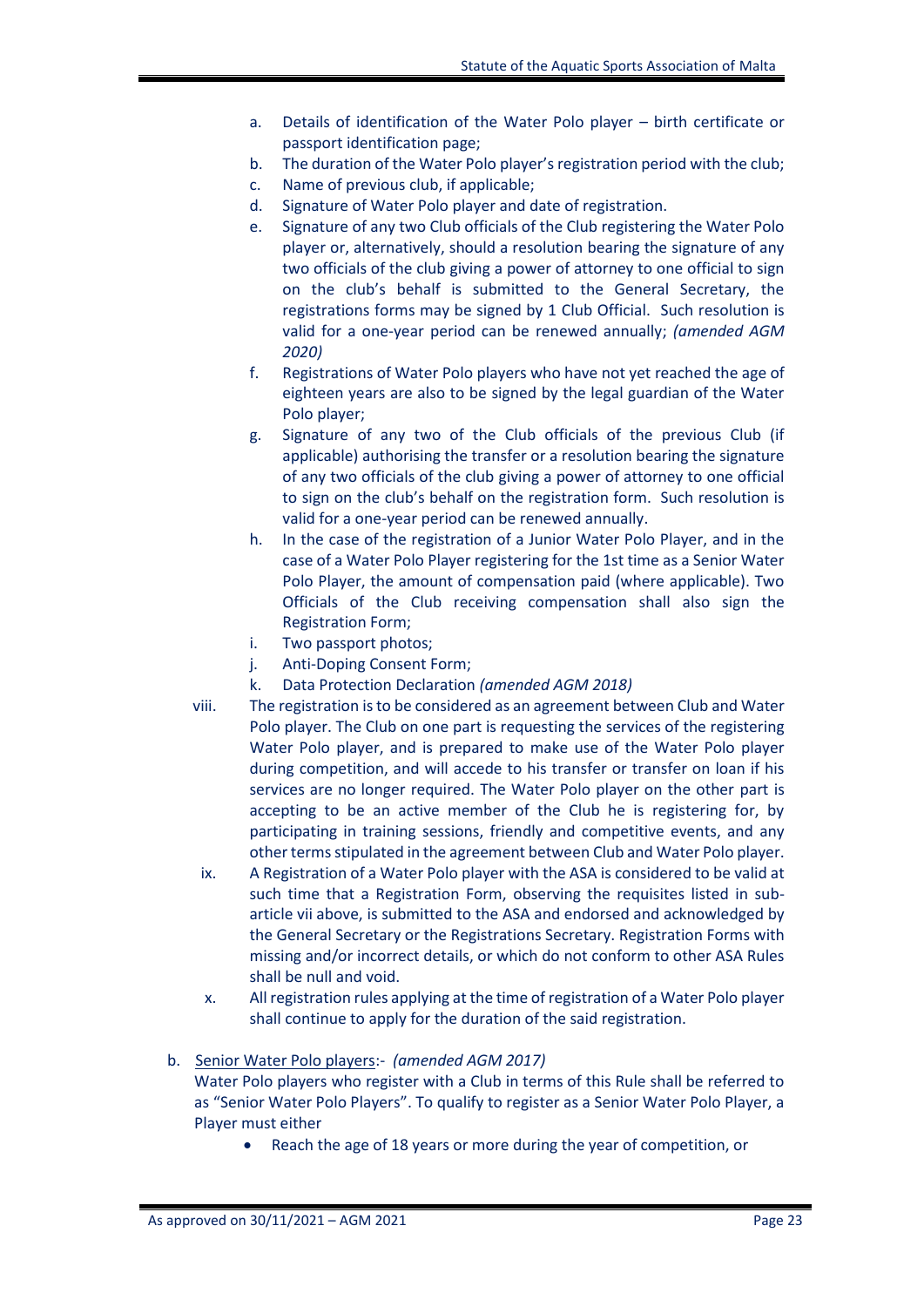- Reach the age of 16 or 17 years during the year of competition (refer to Rule 34.1.c.i). In this case the Registration Form of the Player must also be signed by a legal guardian of the Player.
- i. The registration period shall not be of less than four competitive seasons, except that the minimum registration period may be of less than four competitive seasons such that the registration shall expire at the end of the season during the year of competition in which the Water Polo Player reaches the age of 32 or more.
- ii. At the expiration of the registration period the Water Polo player may wish to renew his registration with the same Club or ask the Club to negotiate his transfer with another Club.
- iii. The period for which a Water Polo player is registered with a Club may be extended before the expiration of the original period by a fresh registration provided that such a registration shall be considered as a new registration of the Water Polo player with the same Club and regulated by the minimum registration period.
- iv. A Water Polo player whose registration period has expired and who has not re-registered (with the same club or another club), is to be considered as free released after a period of two years from the expiry date of his last registration. A club may, upon instruction to the General Secretary by means of a letter bearing the signature of any two officials, request that a player be released from its list of registered athletes at any time during the registration period or during the bound period (*amended AGM 2020)*
- v. Besides the registration, the Club may wish to make a written agreement with the Water Polo player incorporating conditions of service, terms of remuneration, and any other terms desired by any of the parties as long as FINA and ASA rules are scrupulously observed. The expiry date of this agreement shall not exceed the expiry date of the Water Polo player's registration period. This agreement is to be signed by any two of the Club's Officials on one part and the Water Polo player on the other. if a written agreement is made between the club and Water Polo player, an authenticated copy of the agreement may be submitted to the ASA for filing. The contents of the agreement will remain secret. Only in case of dispute and/or report of breach of contract by any of the parties shall the contents of the agreement filed at the ASA be revealed.

## c. Age-Group Water Polo players:- *(amended AGM 2017)*

i. Eligibility

Boys and girls who, during the year of competition, shall reach the age between 9 and 17 shall be eligible to register as Junior Water Polo Players (or Junior Players). However, boys and girls who, during the year of competition, shall reach the age of 16 or 17 shall also be eligible to register as Senior Water Polo Players.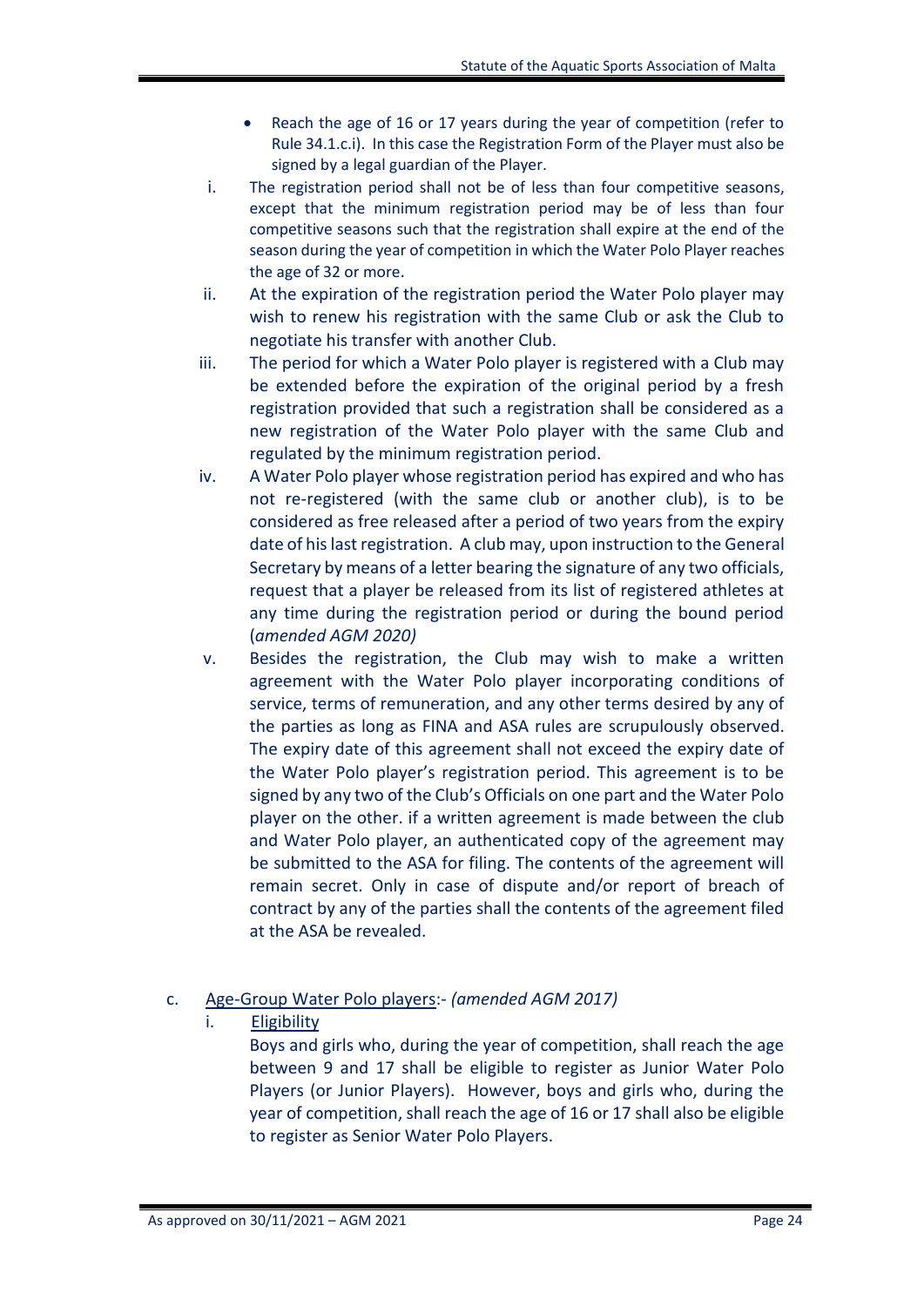Children who, in the year of competition, reach the age of 8 or less may not be registered with the ASA.

- ii. Registration
	- The registration forms of Junior Players shall be signed by any two Club Officials or, alternatively, should a resolution bearing the signature of any two officials of the club giving a power of attorney to one official to sign on the club's behalf is submitted to the General Secretary, the registrations forms may be signed by 1 Club Official. Such resolution is valid for a oneyear period and can be renewed annually. The registration forms shall also be signed by a legal guardian of the Player *(amended AGM 2020)*
	- A Junior Player has the right to be released from his/her club at the end of any season until the season during which he/she reaches the age of 11. If the player opts to be released he/she must inform the Club and the ASA in writing by not later than the  $15<sup>th</sup>$  October.
	- During the years where he/she reaches the age of 12 to 15, the club may agree to release the player and have a right, if it wishes, to compensation based on Rule 34.1 c.iv *(amended AGM 2020).* During this period a player will not be automatically released at the end of each season.
	- Players who, during the year of competition, reach the age of 16, can submit his/her request for a release to the Club and the ASA by not later than the 15<sup>th</sup> October.
	- Players who, during the year of competition, reach the age of 17 shall be automatically released. Should the athlete be listed on the Club's Named Players' List, compensation as stipulated in sub-para iv hereunder, must be settled. *(amended AGM 2021)*
	- During a season within the registration period, a player may, by agreement with his/her club, be transferred to any other club. Such transfer shall either be effected by means of a release and registration process, on loan or as a shared athlete, as allowed by ASA rules. Any compensation shall be negotiated between the clubs concerned.
	- Registration Forms for Junior Players are to be submitted four (4) days before the start of the first match in which the player will be participating *(amended AGM 2018)*

# iii. Named Players Lists

By not later than the **20th August of each year**, Clubs are to submit to the General Secretary, a "Named Players List". This list shall contain the names of not more than 6 Junior Players per year during which the player reached or will reach, at least, the age of 12. That is,

- Maximum 6 Players who, during the year of competition, each the age of 12
- Maximum 6 Players who, during the year of competition, each the age of 13
- Maximum 6 Players who, during the year of competition, each the age of 14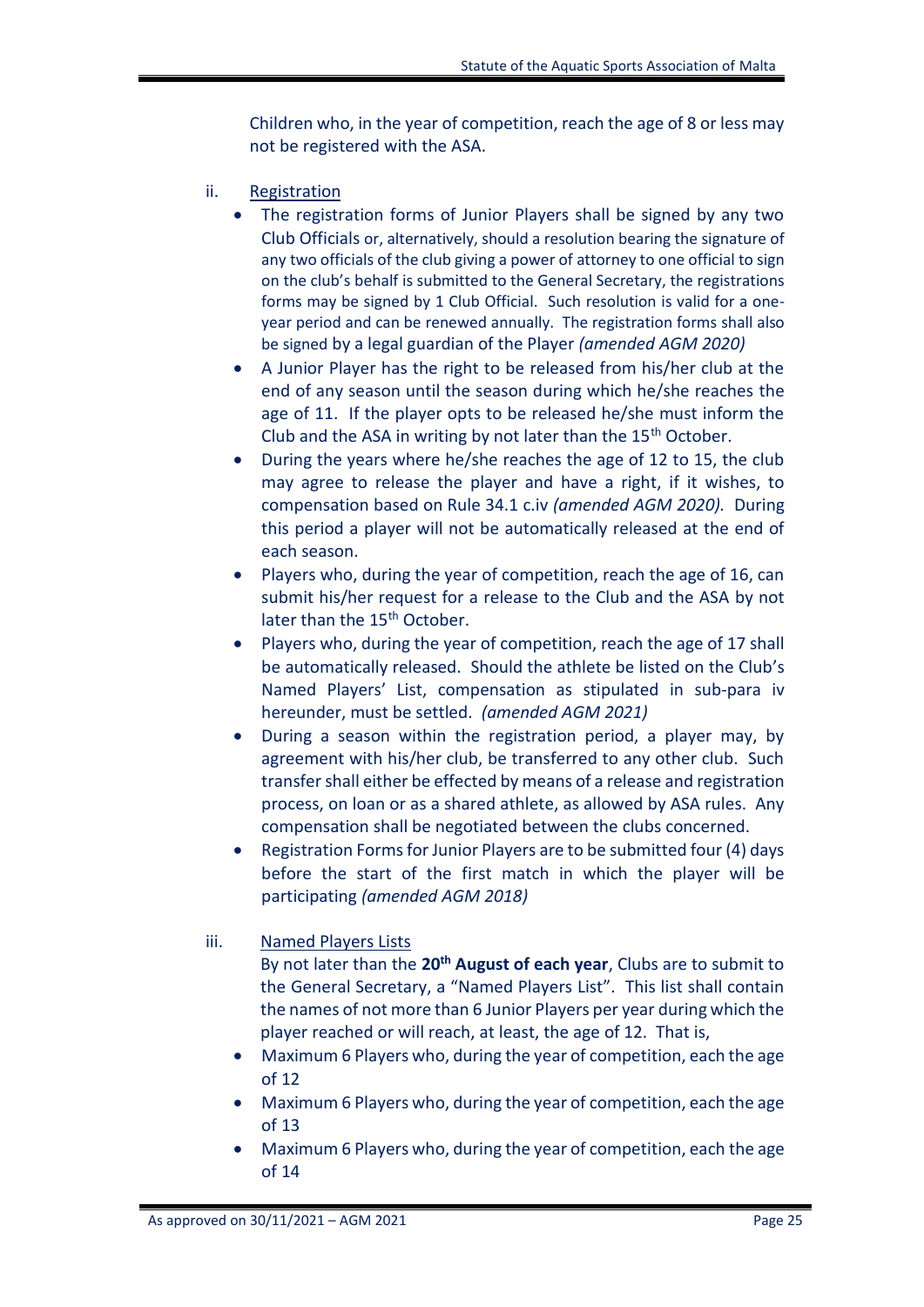- Maximum 6 Players who, during the year of competition, each the age of 15
- Maximum 6 Players who, during the year of competition, each the age of 16
- Maximum 6 Players who, during the year of competition, each the age of 17

Clubs that do not submit their lists by the stipulated date for any or all of the years shall be deemed to have submitted an empty list in respect of those years.

# iv. Compensation

When a Player who was included in his/her club's Named Players List for the season at the end of which he/she was released, registers for another club during the subsequent season (only), then the new club shall pay compensation to the old club unless the latter renounces its right for compensation in writing. The maximum compensation that shall be paid is as follows:-

- Players reaching the age of 12 in the year of competition  $\epsilon$ 250
- Players reaching the age of 13 or 14 in the year of competition  $£500$
- Players reaching the age of 15 or 16 in the year of competition  $\epsilon$ 1000
- Players reaching the age of 17 in the year of competition  $\epsilon$ 2500
- Compensation shall be paid by a Club to another Club. Players, parents, guardians or any other 3<sup>rd</sup> party shall not pay compensation for the Player to be released from a Club.
- Compensation shall be paid by means of a cheque payable to the Club in question. The cheque shall be attached to the player's registration form with the new club. This cheque will be handed to a representative of the new club once the registration is processed and endorsed and acknowledged by the General Secretary or the Registrations Secretary.
- The ASA shall set up a tribunal to settle any disputes on the quantum of compensation or any other matter.

# Ruling:

- 1. At the end of season 2021 the provisions of Rule 34.1.c.ii shall be suspended in the case of Junior Players registered under the rules in force in 2019/2020 so that these registrations shall not be extended, and the Players shall be automatically released. In this case, the Players shall then need to sign new Registration Forms as per this new rule. *(included at AGM 2020)*
- 2. All Players who are currently registered with a Club and who, during 2018, shall reach the age of 8 or less, shall be automatically released.
- 3. At the end of season 2018 the provisions of Rule 34.1.a.x shall be suspended in the case of Junior Players registered under the rules in force in 2017 so that these registrations shall not be extended, and the Players shall be automatically released without compensation being payable to the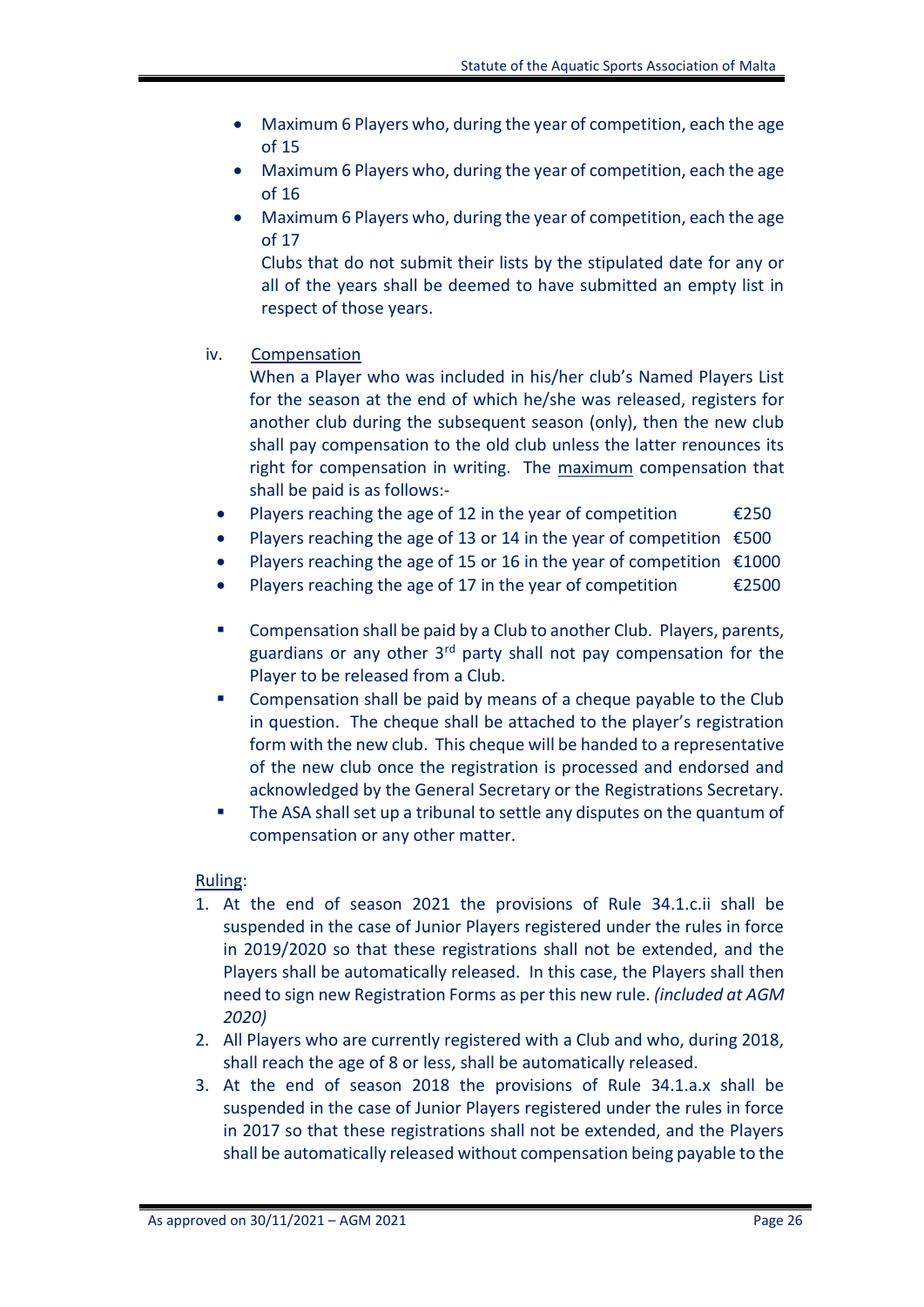Club. In this case, the Players shall then need to sign new Registration Forms as per this new rule.

4. All Players born 2002 who were automatically released from Clubs at the end of season 2017, shall not be eligible to register as Junior Players as per this new Rule. If they choose to register with a Club, they shall register as Senior Players for a minimum of 5 competitive seasons as specified by the Statute at the time when they were released.

# d. Water Polo players Joining Foreign Clubs *(last amended AGM 2009)*

A Club may release a Water Polo player to participate in events abroad. However, the said Water Polo player remains on the Club's books, and this release is not valid for the said Water Polo player to join another local Club. The period the Water Polo player is playing abroad with another Club is valid for the period the Water Polo player binds himself on signing with the local Club. Maltese Water Polo players participating in competitions abroad with a foreign team may at any time participate in any ASA competition with the local club he is registered with.

# **RULE 34.2 REGISTRATION OF SWIMMERS**

- a. General Rules:- *(Last amended AGM 2012)*
	- i. A swimmer may only register with any one Club.
	- ii. Clubs shall register all their Swimmers with the Association by means of the Official Registration Forms duly completed and signed in force at the time of registration. Only Swimmers registered in this manner shall be eligible to participate, as regulated by the relevant rules, in any sporting discipline falling under the aegis of the ASA, FINA or LEN.
	- iii. Registration forms, duly completed and signed are to be submitted to the ASA Office within one month from the date of the signature of the swimmer, and not later than the deadline for the submission of on-line entries of the swim meet in which the athlete will be participating in *(amended AGM 2019)*. Registration Forms duly filled and signed that are sent to the ASA by electronic means are to be replaced by the original Registration Form within ten days from submission. Failure to abide by this clause within the stipulated time shall render the registration invalid.
	- iv. Valid Registration Forms deposited at the ASA are to be acknowledged within a week. These acknowledgments may be made by means of electronic mail.
	- v. The end of the registration period shall coincide with the end of the National Championships of the season.
	- vi. An annual registration fee for each Swimmer is to be paid by the club with whom the swimmer is registered. This fee will be determined periodically by the Council. If an athlete is registered as both a swimmer and a Water Polo player with the same club, then the second registration fee is waived.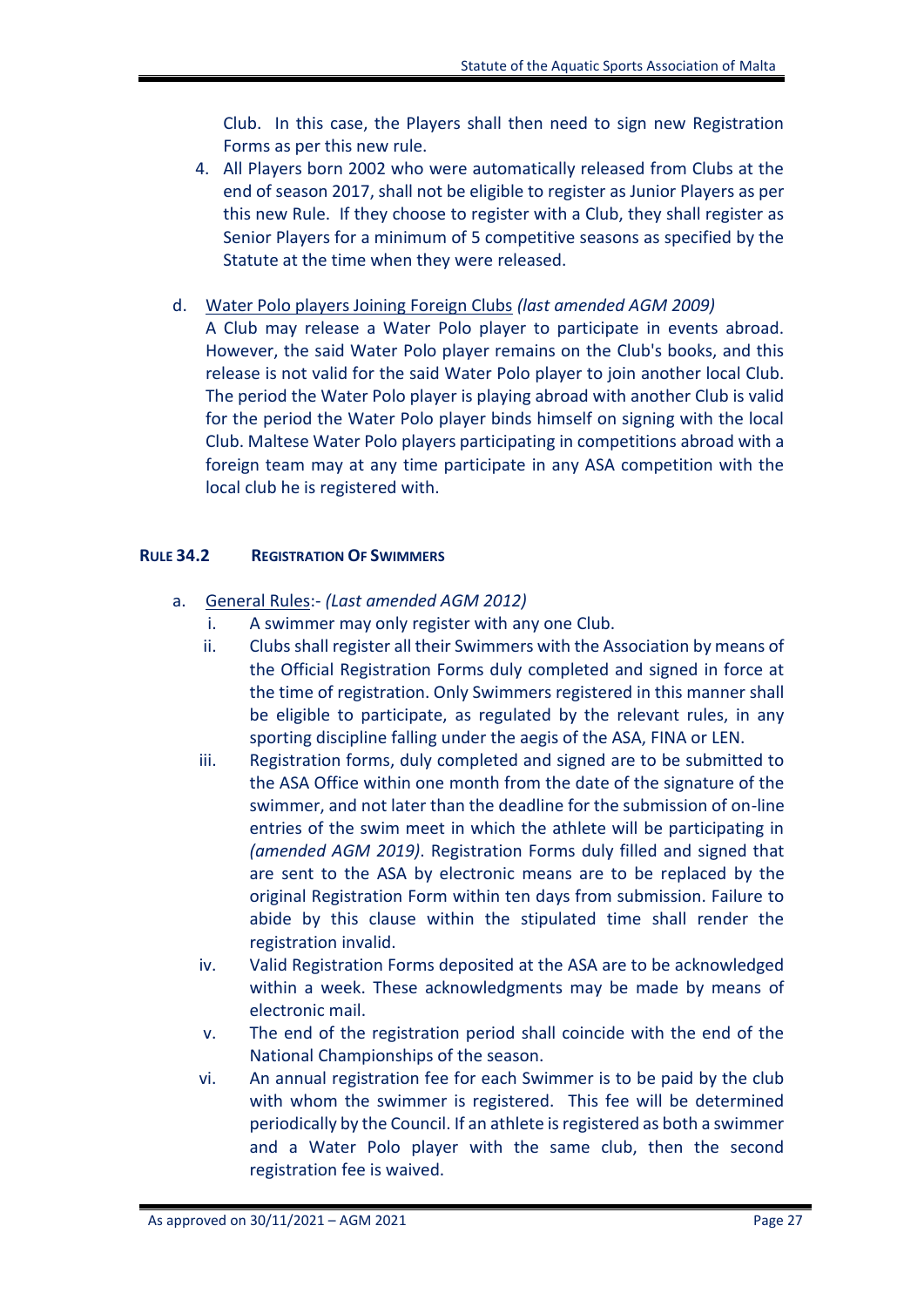- vii. The official ASA Registration forms are to incorporate:
	- a. Details of identification of the swimmer birth certificate or passport identification page;
	- b. The duration of the swimmer's registration period with the club;
	- c. Name of previous club, if applicable;
	- d. Signature of swimmer and date of registration.
	- e. Signature of any two Club officials of the Club registering the swimmer or, alternatively, should a resolution bearing the signature of any two officials of the club giving a power of attorney to one official to sign on the club's behalf is submitted to the General Secretary, the registrations forms may be signed by 1 Club Official. Such resolution is valid for a one-year period can be renewed annually *(amended AGM 2020)*;
	- f. Registrations of Swimmers under the age of eighteen (18) are also to be signed by the legal guardian of the swimmer;
	- g. Signature of any two of the Club officials of the previous Club or a resolution bearing the signature of any two officials of the club giving a power of attorney to one official to sign on the club's behalf on the registration form. Such resolution is valid for a one-year period can be renewed annually (if applicable) authorising the transfer.
	- h. Two passport photos;
	- i. Anti-Doping Consent Form;
	- j. Data Protection Declaration *(amended AGM 2018).*
- viii. The registration is to be considered as an agreement between Club and swimmer. The Club on one part is requesting the service of the registering swimmer and is prepared to make use of the swimmer during competition, and will accede to his transfer or transfer on loan if his services are no longer required. The swimmer on the other part is accepting to be an active member of the Club he is registering for, by participating in training sessions, friendly and competitive events, and any other terms stipulated in agreement between Club and Swimmer.
- ix. A Registration of a Swimmer with the ASA is considered to be valid at such time that a Registration Form, observing the requisites listed in sub-article vii above, is submitted to the ASA and endorsed and acknowledged by the General Secretary or the Registrations Officer. Registration Forms with missing and/or incorrect details, or which do not conform to other ASA Rules shall be null and void. *(amended AGM 2016)*
- x. All rules applying at the time of registration of a swimmer shall continue to apply for the duration of the said registration.
- xi. Swimmers shall, on signing for a club, bind themselves to remain on the Club's books for a period of one season.
- xii. The registration forms of these swimmers shall be signed by any two of the Club Officials or a resolution bearing the signature of any two officials of the club giving a power of attorney to one official to sign on the club's behalf on the registration form. Such resolution is valid for a one-year period can be renewed annually, and by a legal guardian in the case of swimmers below the age of 18 *(amended AGM 2020)*.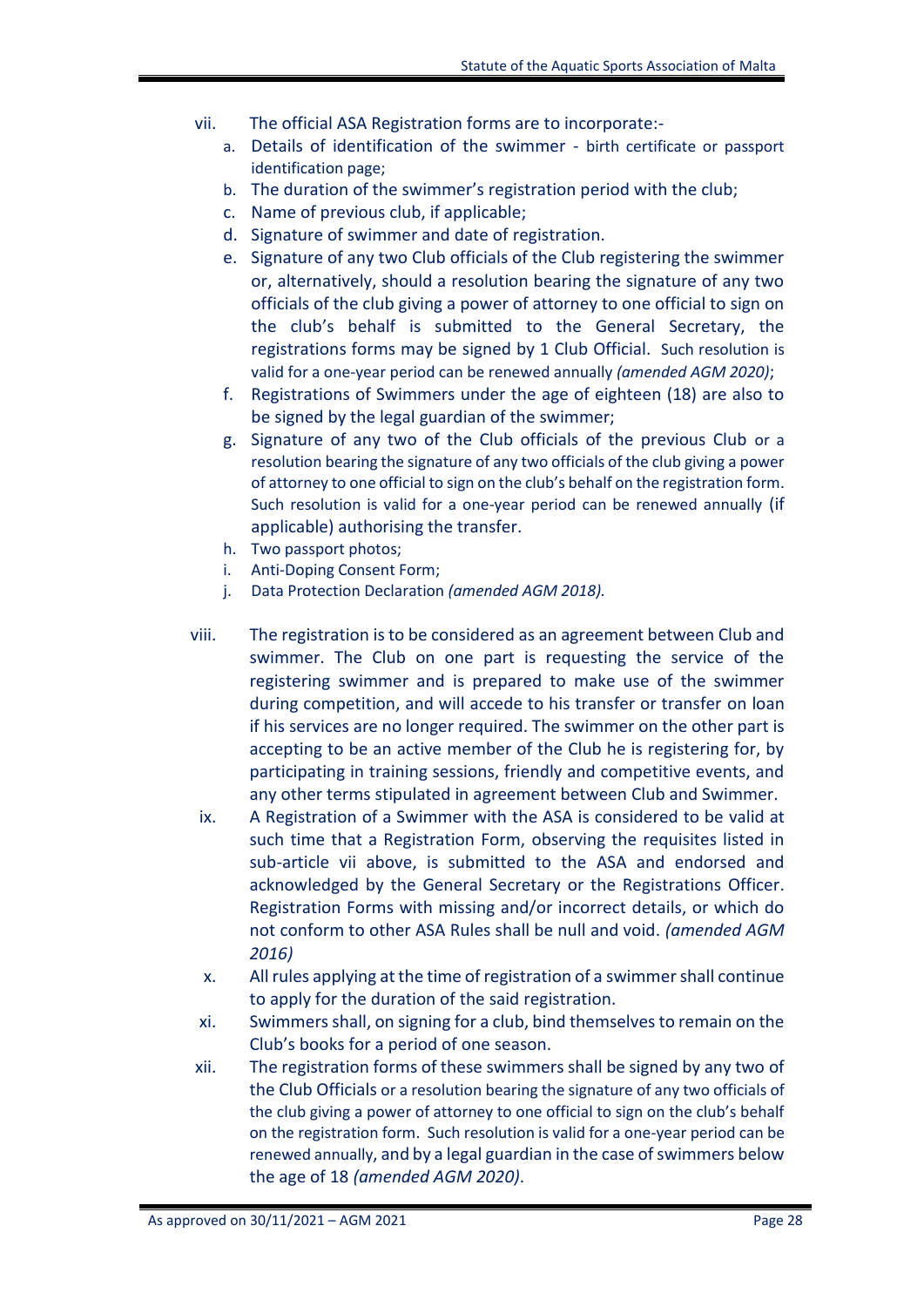- xiii. The registration period shall be automatically extended by further periods of one year each unless the swimmer or Club requests in writing that his/her registration period is not to be extended. Such requests are to be submitted in writing to the club or swimmer and copied to the ASA by not later than fifteen (15) days prior to the start of a new season. xiv. Besides the registration, the Club may wish to make a written agreement with the swimmer incorporating conditions of service, terms of remuneration, and any other terms desired by any of the parties as long as FINA and ASA rules are scrupulously observed. The expiry date of this agreement shall not exceed the expiry date of the swimmer's registration period. This agreement is to be signed by any two of the Club's Officials on one part and the swimmer on the other. If a written agreement is made between the club and swimmer, an authenticated copy of the agreement may be submitted to the ASA for filing. The contents of the agreement will remain secret. Only in case of dispute and/or report of breach of contract by any of the parties shall the contents of the agreement filed at the ASA be revealed.
- b. Swimmers Joining Foreign Clubs:-

A Club may release a swimmer to participate in events abroad, however the said swimmer remains on the Club's books, and this release is not valid for the said swimmer to join another local Club. The period the swimmer is participating abroad with another Club is valid for the period the swimmer binds himself on signing with the local Club. Maltese swimmers participating in competitions abroad with a foreign club may at any time participate in any ASA competition with the local club he is registered with.

# **RULE 34.3 REGISTRATION OF ARTISTIC SWIMMERS**

- a. General Rules:
	- i. A swimmer may only register with any one Club.
	- ii. Clubs shall register all their Swimmers with the Association by means of the Official Registration Forms duly completed and signed in force at the time of registration. Only Swimmers registered in this manner shall be eligible to participate, as regulated by the relevant rules, in any sporting discipline falling under the aegis of the ASA, FINA or LEN.
	- iii. Registration forms, duly completed and signed are to be submitted to the ASA Office within one month from the date of the signature of the swimmer, Registration Forms duly filled and signed that are sent to the ASA by electronic means are to be replaced by the original Registration Form within ten days from submission. Failure to abide by this clause within the stipulated time shall render the registration invalid.
	- iv. Valid Registration Forms deposited at the ASA are to be acknowledged within a week. These acknowledgments may be made by means of electronic mail.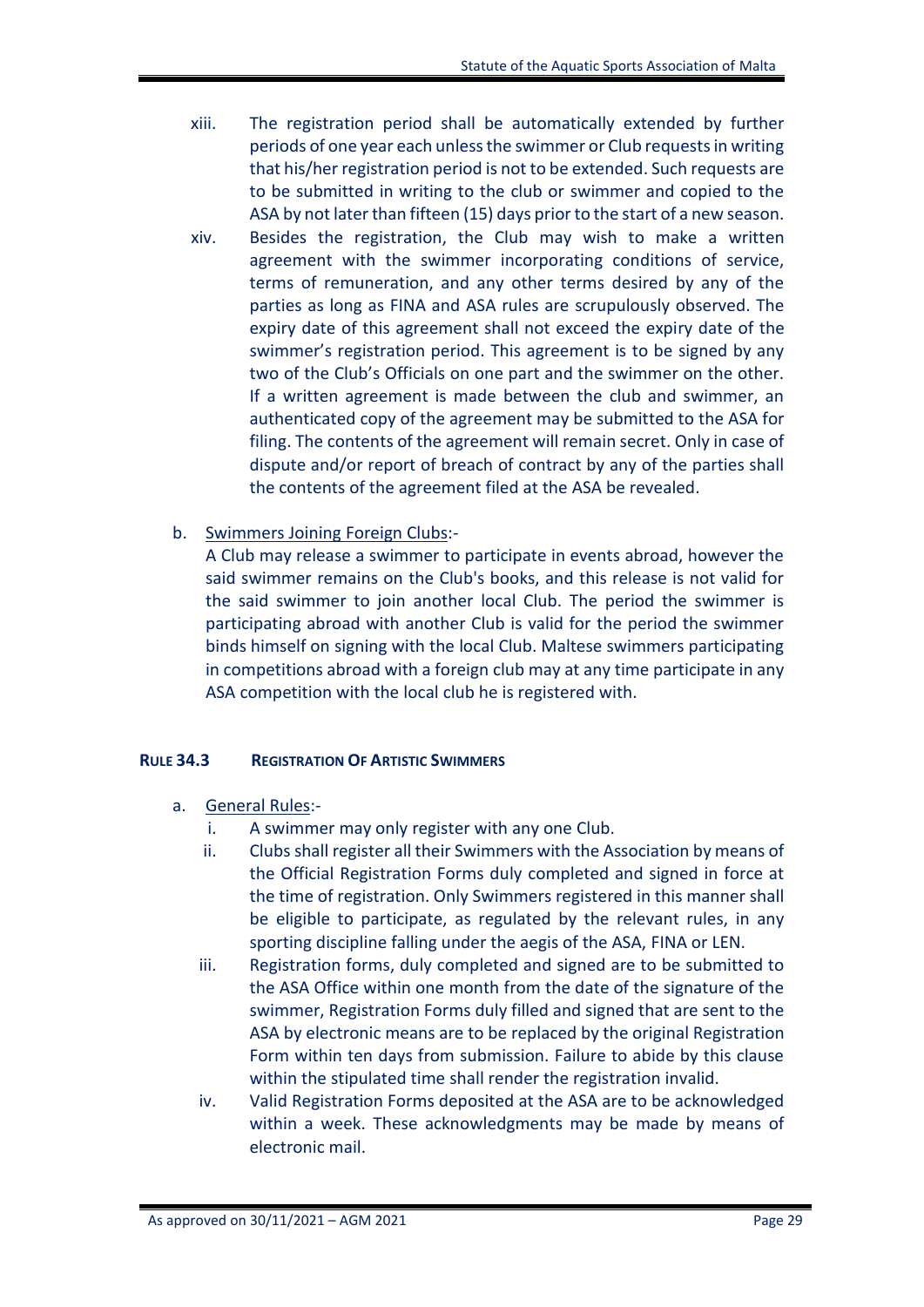- v. The registration period shall run from  $1<sup>st</sup>$  October up to  $31<sup>st</sup>$  August of each year.
- vi. An annual registration fee for each Swimmer is to be paid by the club with whom the swimmer is registered. This fee will be determined periodically by the Council. If an athlete is registered as both a swimmer and a Water Polo player with the same club, then the second registration fee is waived.
- vii. The official ASA Registration forms are to incorporate:
	- a. Details of identification of the swimmer birth certificate or passport identification page;
	- b. The duration of the swimmer's registration period with the club;
	- c. Name of previous club, if applicable;
	- d. Signature of swimmer and date of registration.
	- e. Signature of any two Club officials of the Club registering the swimmer or, alternatively, should a resolution bearing the signature of any two officials of the club giving a power of attorney to one official to sign on the club's behalf is submitted to the General Secretary, the registrations forms may be signed by 1 Club Official. Such resolution is valid for a one-year period can be renewed annually;
	- f. Registrations of Swimmers under the age of eighteen (18) are also to be signed by the legal guardian of the swimmer;
	- g. Signature of any two of the Club officials of the previous Club or a resolution bearing the signature of any two officials of the club giving a power of attorney to one official to sign on the club's behalf on the registration form. Such resolution is valid for a one-year period can be renewed annually (if applicable) authorising the transfer.
	- h. Two passport photos;
	- i. Anti-Doping Consent Form;
	- j. Data Protection Declaration.
- viii. The registration is to be considered as an agreement between Club and swimmer. The Club on one part is requesting the service of the registering swimmer and is prepared to make use of the swimmer during competition, and will accede to his/her transfer or transfer on loan if his/her services are no longer required. The swimmer on the other part is accepting to be an active member of the Club he/she is registering for, by participating in training sessions, friendly and competitive events, and any other terms stipulated in agreement between Club and Swimmer.
	- ix. A Registration of a Swimmer with the ASA is considered to be valid at such time that a Registration Form, observing the requisites listed in sub-article vii above, is submitted to the ASA and endorsed and acknowledged by the General Secretary or the Registrations Officer. Registration Forms with missing and/or incorrect details, or which do not conform to other ASA Rules shall be null and void. *(amended AGM 2016)*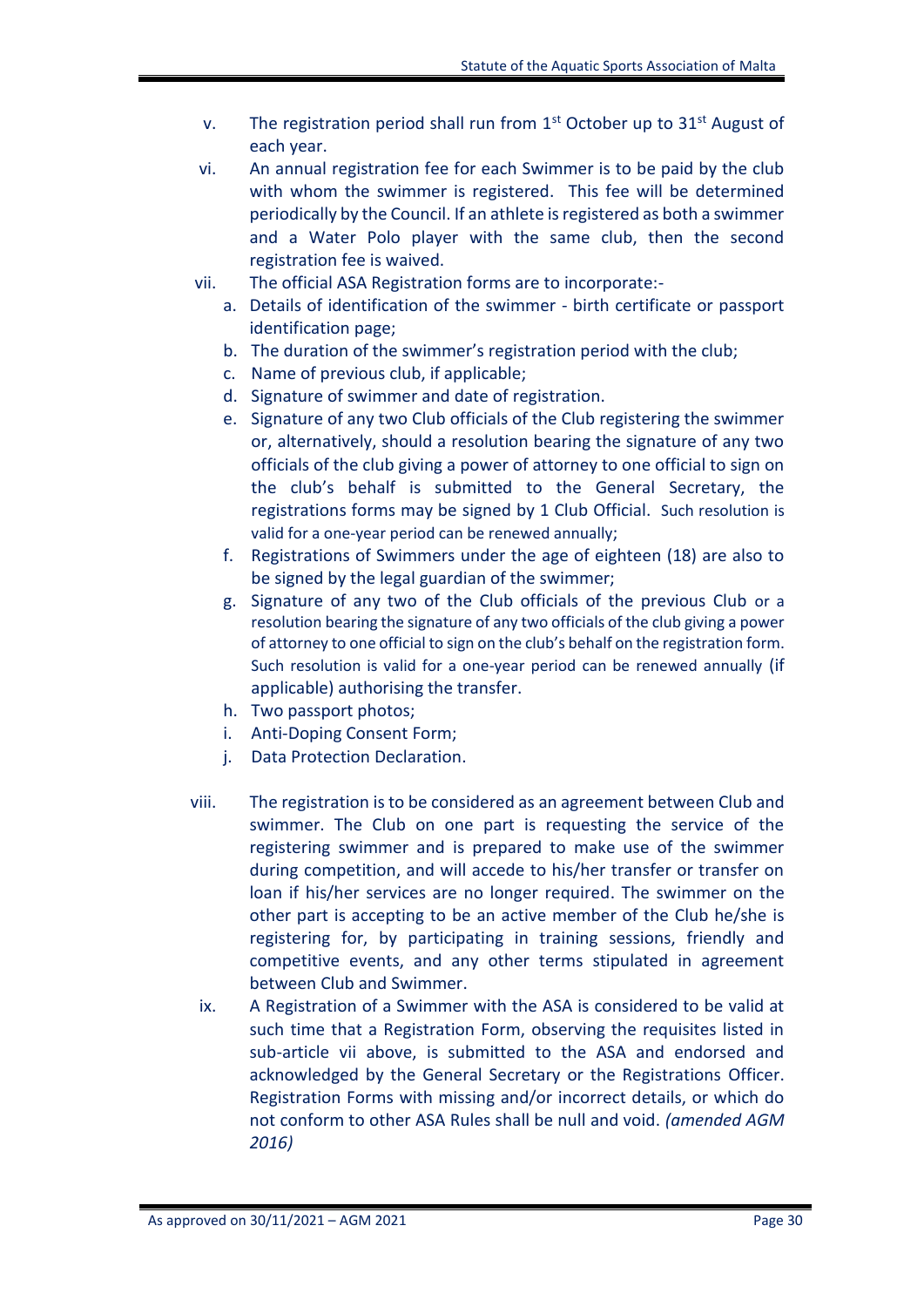- x. All rules applying at the time of registration of a swimmer shall continue to apply for the duration of the said registration.
- xi. Swimmers shall, on signing for a club, bind themselves to remain on the Club's books for a period of one season.
- xii. The registration forms of these swimmers shall be signed by any two of the Club Officials or, alternatively, should a resolution bearing the signature of any two officials of the club giving a power of attorney to one official to sign on the club's behalf is submitted to the General Secretary, the registrations forms may be signed by 1 Club Official. Such resolution is valid for a one-year period can be renewed annually, and by a legal guardian in the case of swimmers below the age of 18.
- xiii. The registration period shall be automatically extended by further periods of one year each unless the swimmer or Club requests in writing that his/her registration period is not to be extended. Such requests are to be submitted in writing to the club or swimmer and copied to the ASA by not later than fifteen (15) days prior to the start of a new season.
- xiv. Besides the registration, the Club may wish to make a written agreement with the swimmer incorporating conditions of service, terms of remuneration, and any other terms desired by any of the parties as long as FINA and ASA rules are scrupulously observed. The expiry date of this agreement shall not exceed the expiry date of the swimmer's registration period. This agreement is to be signed by any two of the Club's Officials on one part and the swimmer on the other. If a written agreement is made between the club and swimmer, an authenticated copy of the agreement may be submitted to the ASA for filing. The contents of the agreement will remain secret. Only in case of dispute and/or report of breach of contract by any of the parties shall the contents of the agreement filed at the ASA be revealed.

*(included AGM 2020)*

# **RULE 35 TRANSFER OF ATHLETES** *(Last amended AGM 2012)*

- a. An athlete shall not participate in the same competition with different Clubs in the same season.
- b. For the purpose of this rule, the National Water Polo Championships & KO Competitions (that is, the Preliminary Round, if any, the Premier Division League, the Premier Division Knock Out Competition, the First Division League, the First Division Knock Out Competition and all associated play-offs) shall be considered to be one competition.
- c. The Christmas Water Polo Cup (Enemed Water Polo Cup) and the Water Polo Winter League shall be considered to be separate competitions. Players on loan may be transferred back to the original clubs at the end of each of these competitions. (*amended AGM 2017)*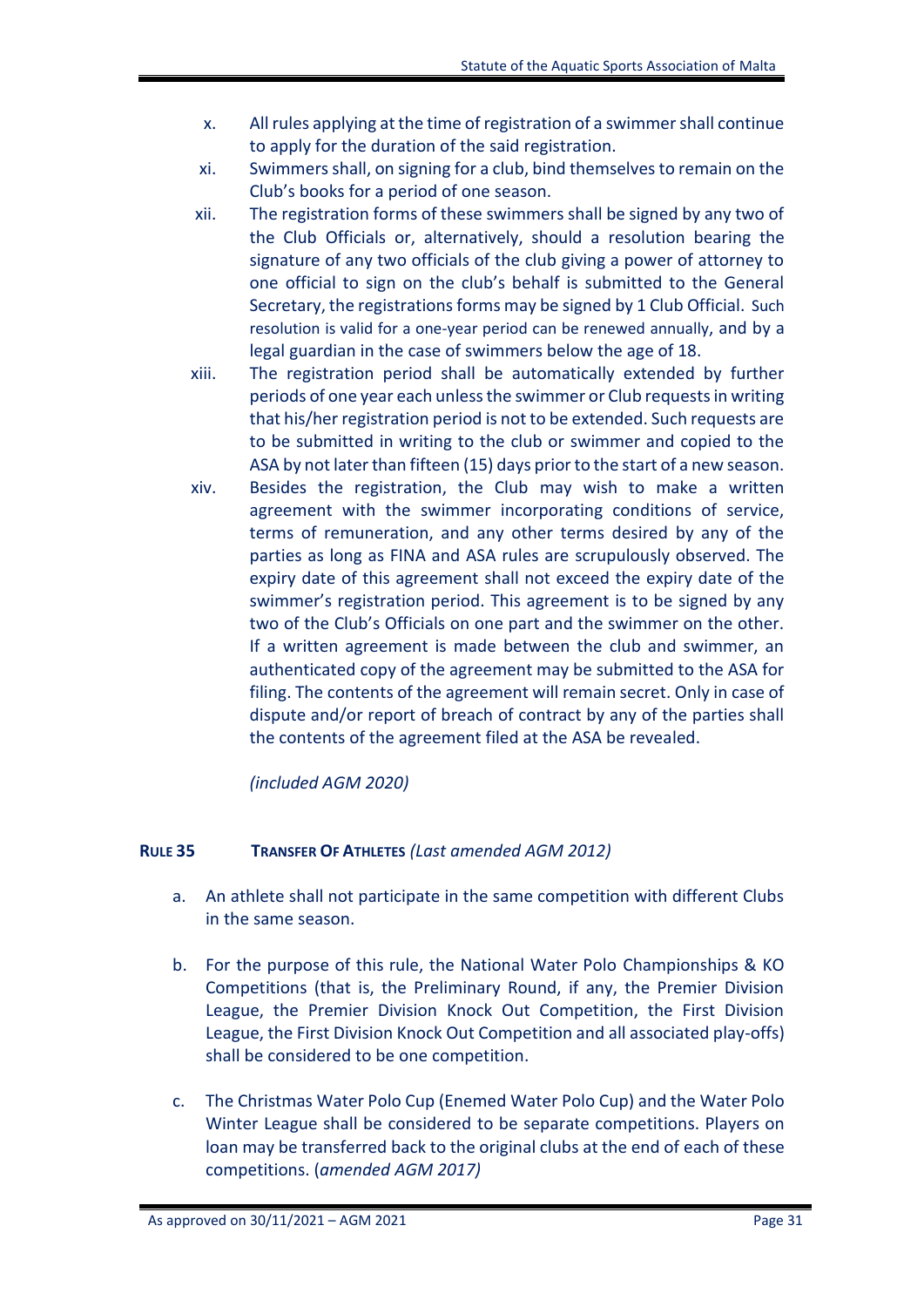- d. With regards to swimming, each Age group swimming meeting, each local or overseas swimming meeting, including any time trial, and the National championships shall be considered as separate competitions. A swimmer can only be loaned once during a season *(amended AGM 2018)*
- e. Club and athlete may agree to terminate their contract and the relative registration and agree on the transfer of the athlete to another Club, even before the expiration of the minimum registration period has lapsed. In this case a new registration form must be submitted which is regulated by the minimum registration period. This form is to contain the signatures of two officials of the previous Club and the signature of two officials of the new Club or a resolution bearing the signature of any two officials of the club giving a power of attorney to one official to sign on the club's behalf on the registration form. Such resolution is valid for a one-year period can be renewed annually *(amended AGM 2020)*
- f. The release or transfer of an athlete must be signed by any two of the Club Officials or a resolution bearing the signature of any two officials of the club giving a power of attorney to one official to sign on the club's behalf on the registration form. Such resolution is valid for a one-year period can be renewed annually *(amended AGM 2020)*.
- g. If a Club's affiliation with the ASA is terminated then all the athletes registered with that Club shall be considered as released and they may register with any other Club.
- h. If an agreement is not reached between athlete and the club for the transfer of the athlete to another Club, the athlete and the club interested in acquiring his service may refer the matter to the ASA Council. The Council shall appoint a tribunal or arbitrator to decide the matter.

# **RULE 36 TRANSFER OF ATHLETES ON LOAN** *(Last amended AGM 2012)*

The transfer of athletes on loan shall be governed solely by this rule.

- a. A Club may transfer an athlete on loan to another Club at any time during the athlete's registration period, provided that such loan shall start and end within the same season, and provided further that Rule 35(a) shall be observed at all times. The period during which an athlete is registered on loan shall be considered to be part of his registration period with his original Club.
- b. The transfer on loan may be terminated at any time provided that:
	- i. the athlete may only be transferred back to his original Club;
	- ii. the Association is informed of this transfer by both Clubs.
- c. A Club may have any number of athletes registered on loan at any one time.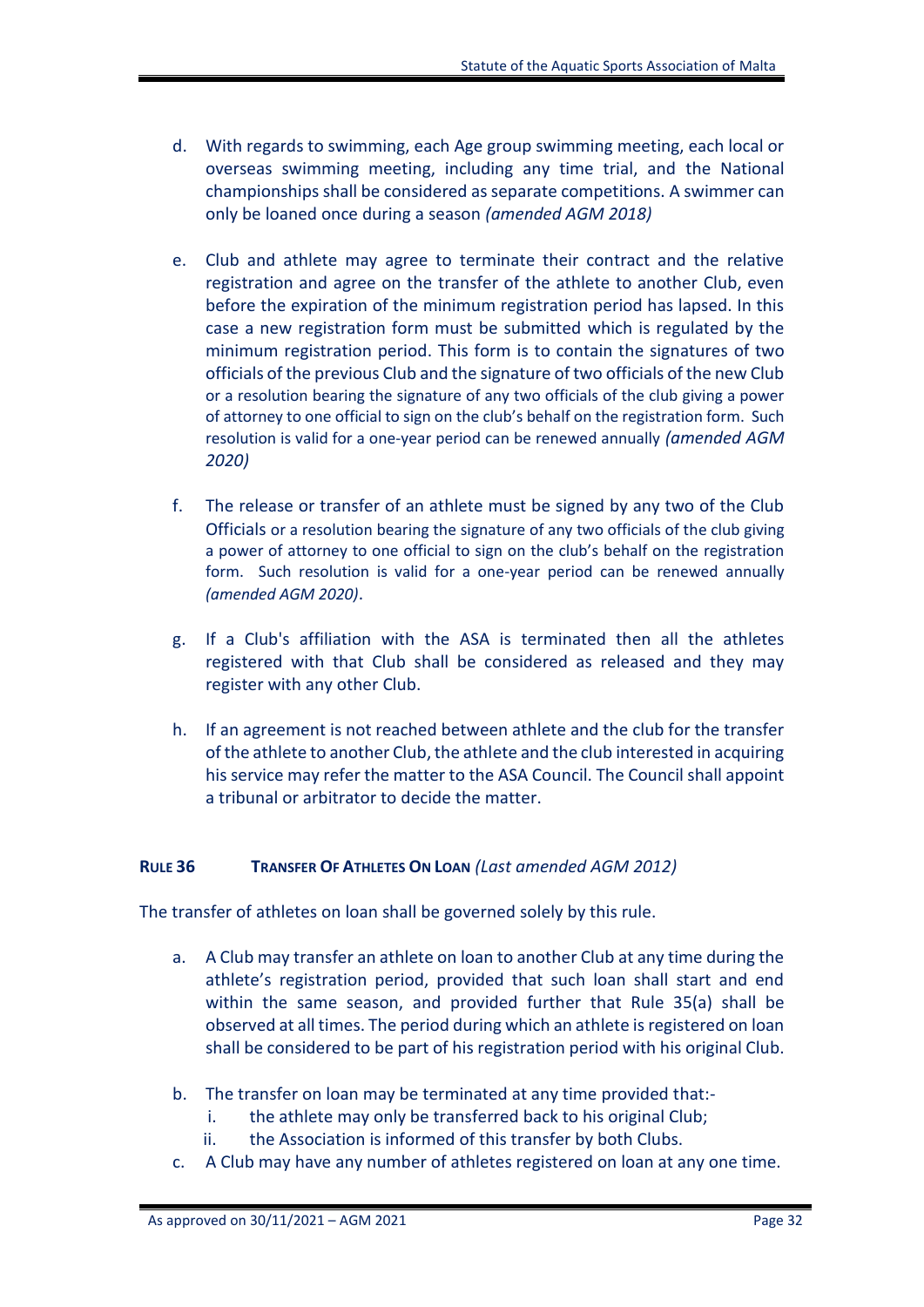- d. The transfer on loan must be made on the ASA official Registration On Loan Form which will incorporate:
	- i. Details of identification of the athlete;
	- ii. Signature of athlete being transferred on loan and date of registration;
	- iii. Name of Club transferring the athlete on loan;
	- iv. The period (in the same year) during which the athlete shall be transferred on loan;
	- v. Signature of any two Club Officials authorizing the transfer on loan of the athlete or, alternatively, should a resolution bearing the signature of any two officials of the club giving a power of attorney to one official to sign on the club's behalf is submitted to the General Secretary, the registrations forms may be signed by 1 Club Official. Such resolution is valid for a one-year period can be renewed annually *(amended AGM 2020)*;
	- vi. Name of the Club registering the athlete on loan;
	- vii. Signature of any two Club officials of the Club registering the athlete on loan or, alternatively, should a resolution bearing the signature of any two officials of the club giving a power of attorney to one official to sign on the club's behalf is submitted to the General Secretary, the registrations forms may be signed by 1 Club Official. Such resolution is valid for a one-year period can be renewed annually *(amended AGM 2020)*:
	- viii. Transfers of athletes under the age of eighteen (18) are also to be signed by the legal guardian of the athlete (*amended AGM 2020*)
	- *ix.* A passport-sized photo (Age Group players and all swimmers) *(amended AGM 2018)*
- e. If a club does not participate in any competition during a particular season, then all its registered athletes shall have the right to be transferred on loan to any other club.
- f. If a club participates only in the Senior Competitions, during a particular season, those athletes who are eligible to participate in any age group competition, are entitled to be transferred on loan to any other club provided that they do not form part of the senior team of the loaning club.
- g. If a Club only participates in age group competitions, during a particular season, those registered athletes, who are not eligible to participate, by virtue of age, are entitled to be transferred on loan to any other club.

# **RULE 37 ANTI-DOPING** (*Introduced at AGM 2014*)

a. The ASA shall be bound by all national laws and regulations that shall be in force from time to time regulating doping in sports, particularly in aquatic disciplines. For all intents and purposes the anti-doping legislation currently in force by virtue of Legal Notice 281 of 2011 is to be deemed incorporated in this statute, forming an integral part thereof.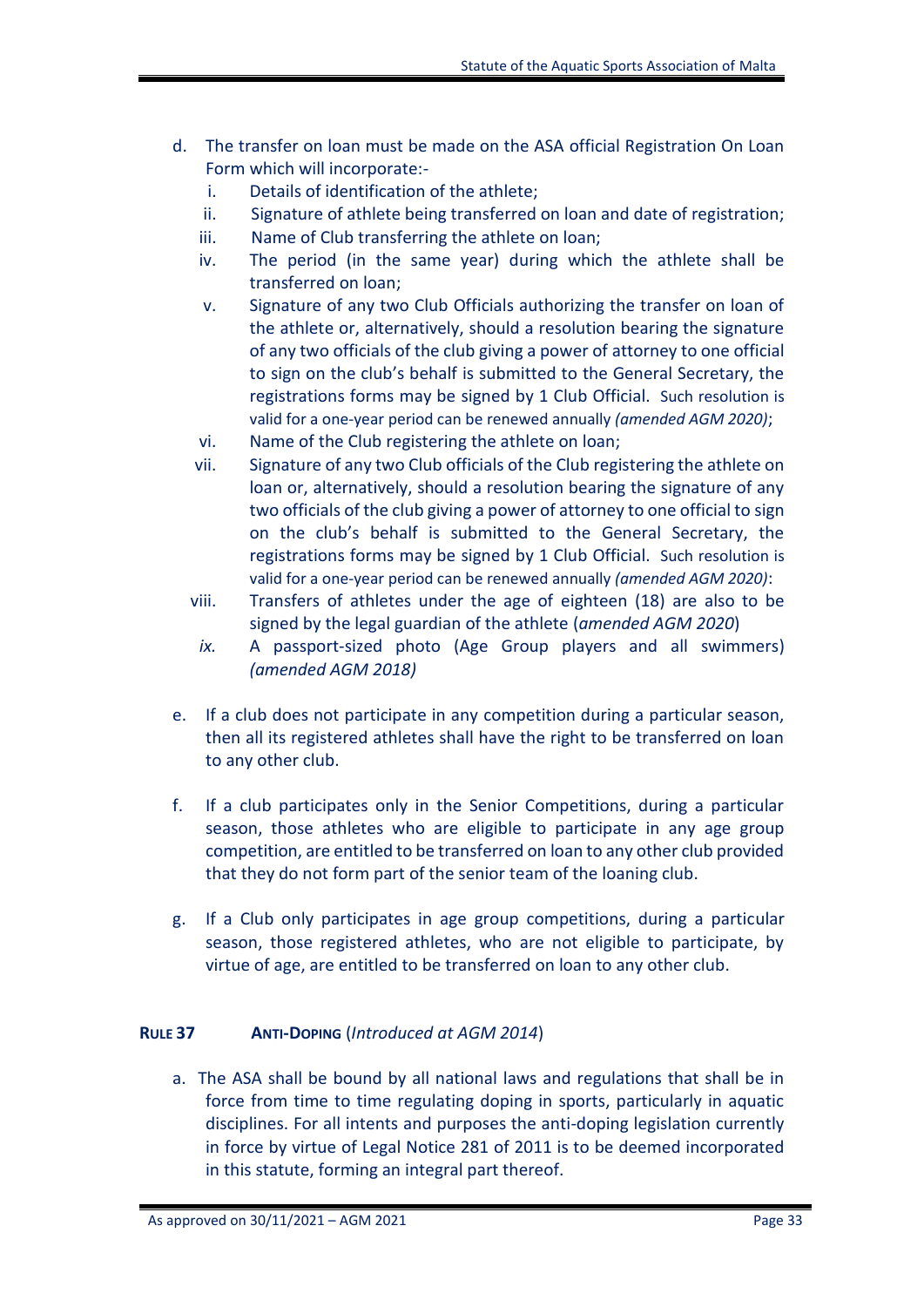b. By virtue of their affiliation and registration with the ASA all clubs and athletes shall be deemed to be equally bound by such anti-doping legislation as may be in force from time to time.

# **RULE 38 HARASSMENT AND ABUSE** (*introduced at AGM 2021)*

The ASA is committed to creating and preserving a sport setting that ensures positive, healthy and fulfilling experiences for all individuals. In doing so, the ASA prioritizes the welfare, safety and rights of every participant at all times.

In doing so, the ASA is applying to its Statute, rules and regulations, the provisions of Article V.B.2 of the FINA code of Ethics. In the foreword to the document, the following changes will apply throughout the document:-

Wherever there is reference to:- FINA, this shall be replaced by ASA; FINA Bureau, this shall be replaced by the ASA AGM; FINA Executive, this shall be replaced by ASA Executive; FINA Office, this shall be replaced by ASA Office; Event Safeguarding Officer, this shall be replaced by an ASA Official; Athletes Safeguarding Council, this shall be replaced by an Athletes' Body; Jurisdiction shall be the exclusive jurisdiction of the ASA; FINA Ethics Panel, this shall be replaced by Disciplinary Commissioner as appointed by the ASA General Secretary; Chairman of the FINA Ethics Panel, this shall be replaced by the Disciplinary Commissioner as appointed by the ASA General Secretary; Appeals Arbitration Division, this shall be replaced by the Appeals Board of the ASA; Covered event shall have the meaning of Events as defined by the ASA Statute and shall include any training sessions or any other aquatic activity; Major Event Organisation, this shall be replaced by ASA Events

At the end of sub-article 5.1 – Reporting Requirements of Article V.B.2 of the FINA Code of Ethics, the following shall be added:-

*"All reports will be done in the spirit of DC04.iii – Other Reports of the ASA Disciplinary Code but shall not be bound by any time limits"*

# **RULE 38 DATA PROTECTION** (*introduced at AGM 2021)*

The Aquatic Sports Association of Malta (ASA) collects, uses, shares or otherwise processes personal information that is provided to them, or that they may otherwise obtain or generate.

a. The Aquatic Sports Association of Malta shall be bound by all National laws and regulations that shall be in force from time to time regulating data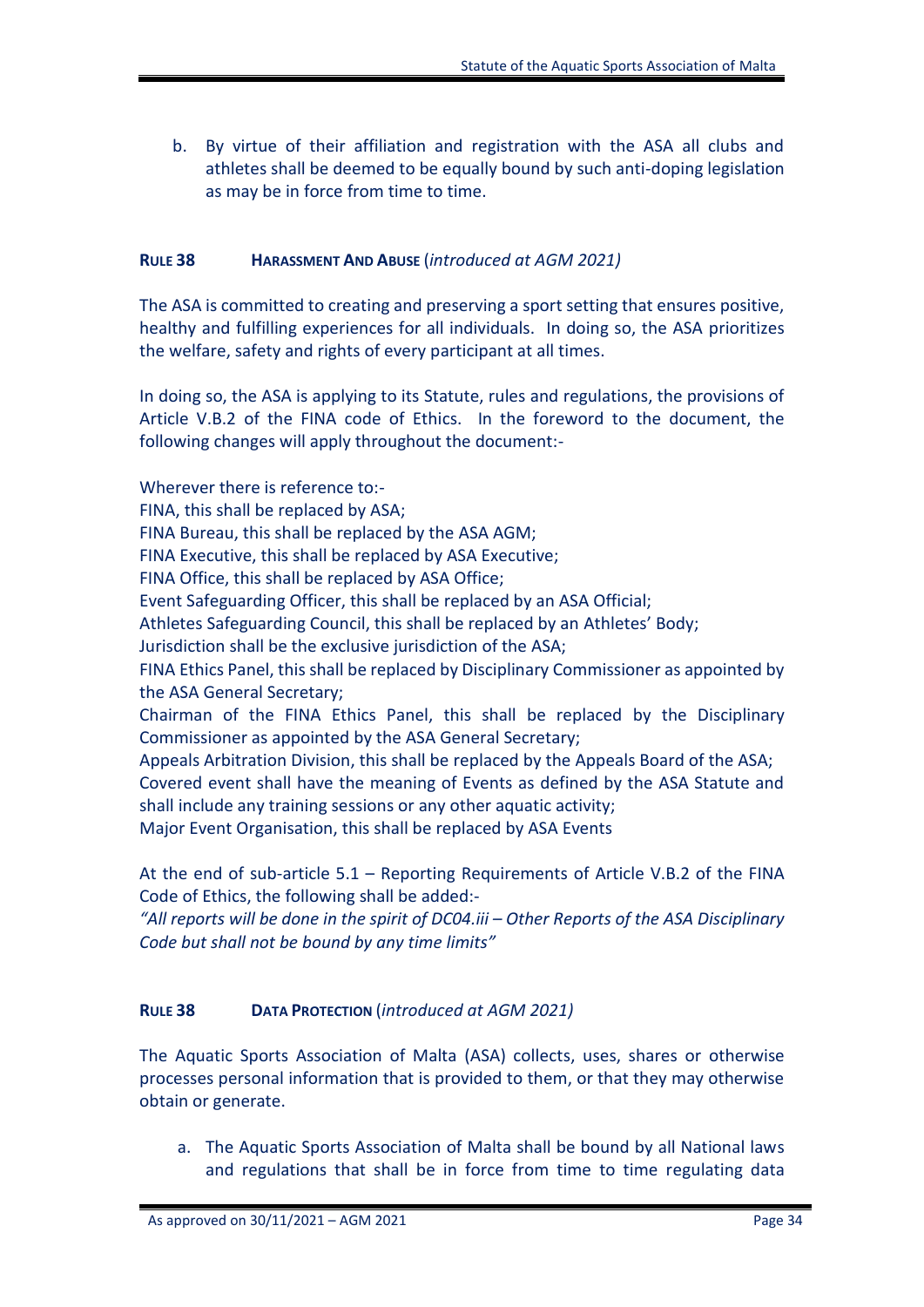protection. For all intents and purposes the data protection legislation currently in force by virtue of Chapter 586 of the Laws of Malta is to be deemed incorporated in this Statute, forming an integral part thereof.

b. By virtue of their affiliation and registration with the ASA, all entities consent to the processing of their data. Athletes should sign and submit the Data Protection Consent Form together with their Registration Form.

**The next rule is Rule 41.**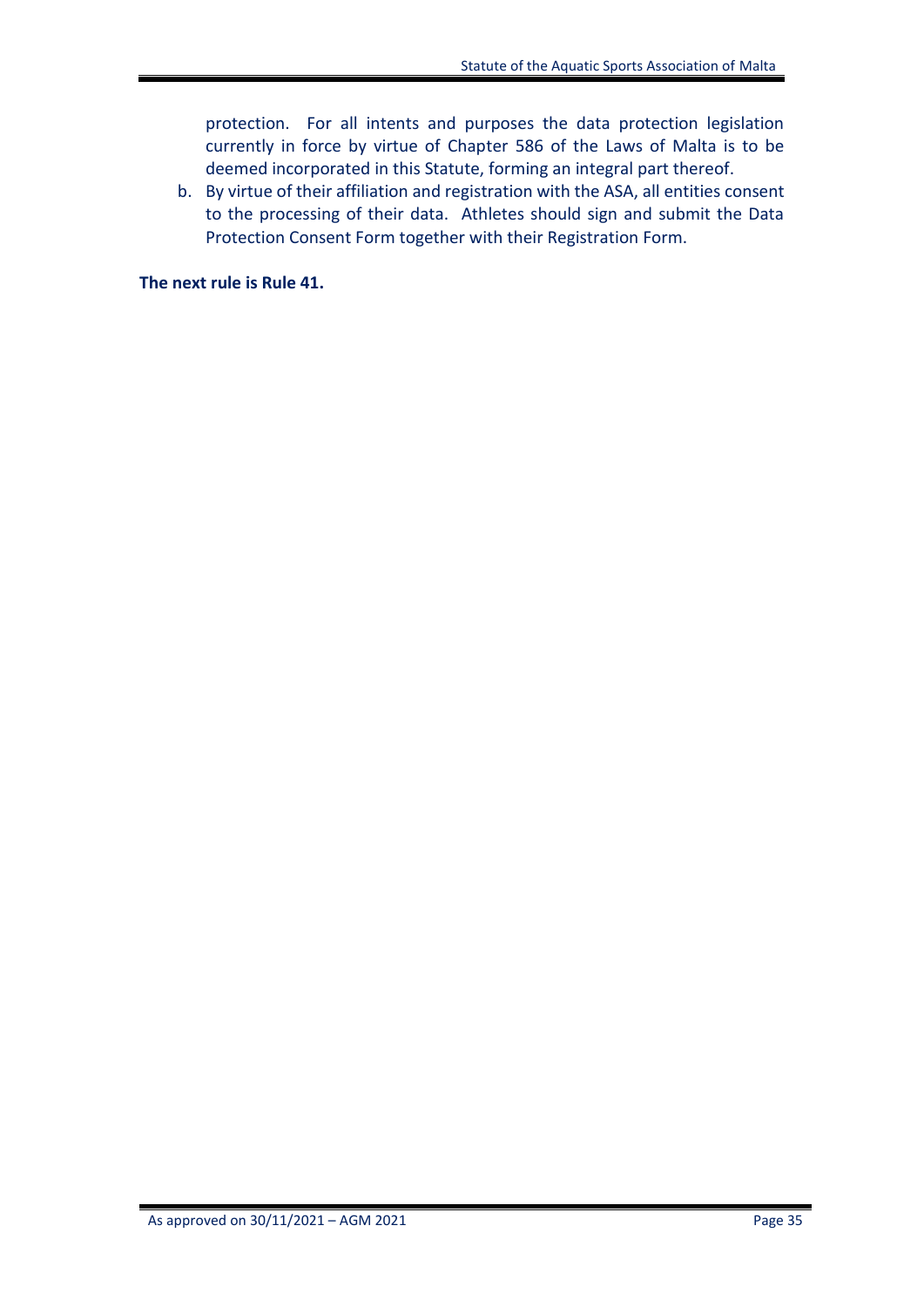## **SECTION 3**

#### **LAWS GOVERNING CLUBS AND AFFILIATED BODIES**

#### **CLUBS**

#### **RULE 41 CLUB STATUTES**

The Statute of every Club affiliated to the ASA must conform with the laws, rules and spirit of the Association.

#### **RULE 42 BOOKS TO BE KEPT**

Clubs shall keep the following books:-

- a. A Minute Book showing records of all Committee Meetings and General Meetings of the Club.
- b. A Cash Book showing all financial transactions of the Club.
- c. A Membership Book showing names and addresses of all Members, date of joining Club and date of ceasing their membership.

## **RULE 43 CLUBS' ANNUAL GENERAL MEETINGS**

- a. Clubs shall inform the Executive Committee of their Annual General Meeting at least ten days beforehand. Such General Meeting is to be held after the end of the ASA Competitive Season (Rule 28) and not later than the end of October of each year. Clubs that fail to conform to this Rule shall be suspended from all ASA activities. This suspension shall be lifted by the Executive Committee when it is satisfied that the Club has held its Annual General Meeting *(amended AGM 2020).*
- b. The Executive Committee has the right to appoint a delegate to supervise Clubs' Annual General Meeting. The composition of a Club's new Committee and any changes to the Club's statute are to be forwarded to the Executive Committee as early as possible and in any case by not later than the 6th November. Any subsequent changes of the Committee and statute are to be notified within five days *(amended AGM 2020)*.
- c. The Executive Committee shall have the right to object to any Member of the Committee without giving reasons. Such Member shall vacate his post within 15 days from receipt of an objection by the Executive Committee. In default, the President and Secretary of that particular Club will be held responsible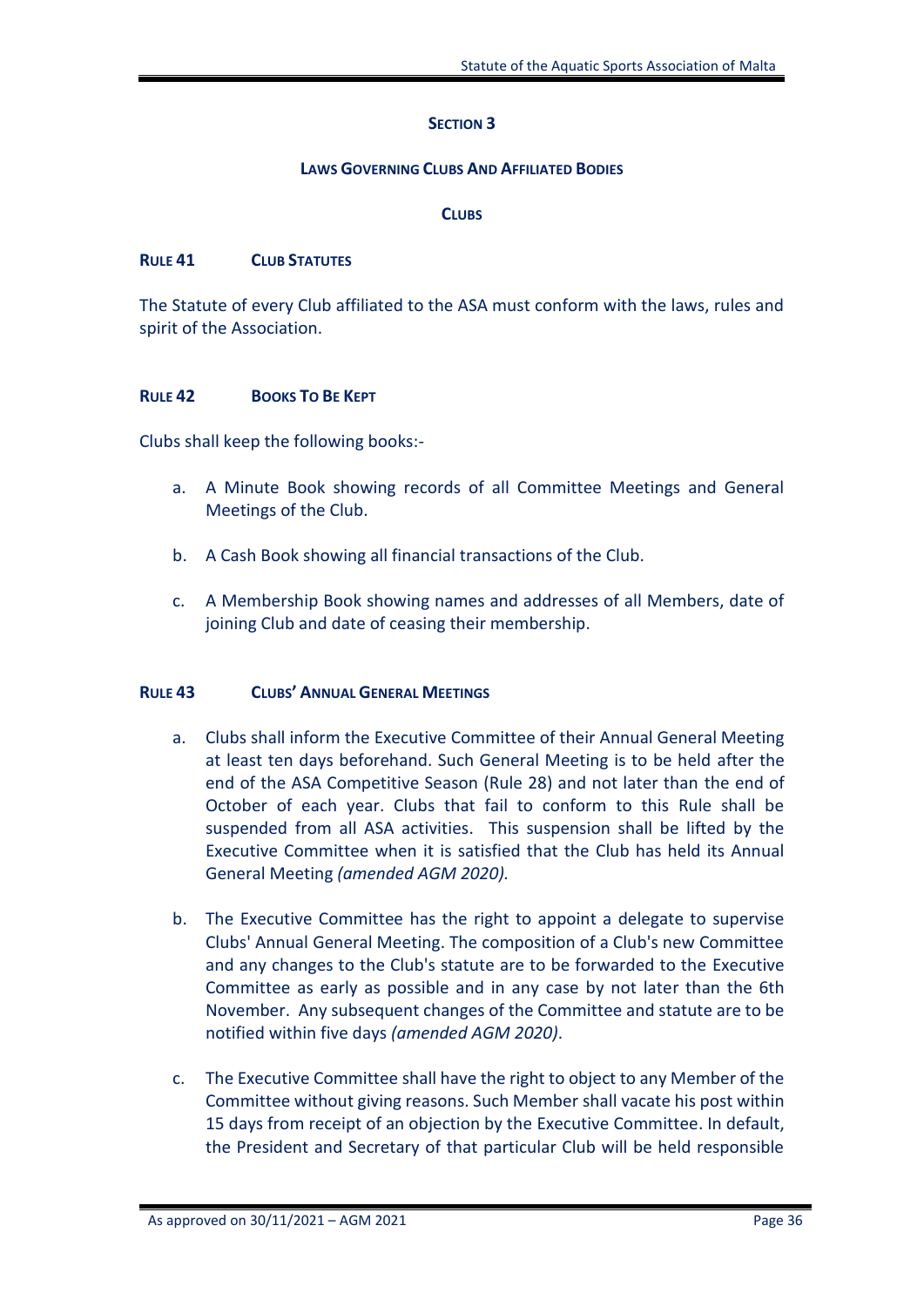and shall be automatically suspended until the position is rectified *(amended AGM 2020)*.

- d. Any Member under suspension at the time of the Club's AGM when the election of the Committee is being held, may not contest such election. In default all the election shall be deemed null and void. Such Member may not be co-opted to the Club's Committee and/ or any sub-Committee whilst under suspension.
- e. Clubs shall present a copy of their Financial Statements to ASA for viewing by the Executive Committee by not later than the 15th November of each year. The Financial Statements shall be those approved by their Annual General Meeting and must be audited.

# **RULE 44 STATEMENTS TO THE PRESS**

No authorisation is required by a Club or Club Members before issuing statements/reports to the Press, or before granting interviews on the Broadcasting Media, however Clubs or Club Members shall be responsible for any unethical or unsporting statements/reports, or any statement/report which go against the interest of the Association. Clubs or Club Members are to seek the approval of the ASA Executive prior to the issuing of statements/reports to International and Foreign Sporting Bodies. (*amended AGM 2016)*

# **RULE 45 CLUB DELEGATES**

The President and/or Secretary of each Club shall authorise the appointment of the delegate or his substitute. Only such delegate has the right to vote and speak on behalf of the Club during Association's AGM and to speak on behalf of the Club whenever necessary.

# **RULE 46 CORRESPONDENCE TO THE ASA**

- a. Only correspondence signed by any of the Club Officials shall be recognised by the ASA. This, however, does not include any contestations on referees' reports which may also be made by the official/coach accompanying the team. If, for some reason or other, the Club Officials happen to be simultaneously away from the Island, then the Club is to delegate a person to sign correspondence. The name of this delegate is to be forwarded in writing to the Association.
- b. It shall be the Club's responsibility to ensure that the ASA has received all correspondence and any other information sent to the ASA by the Club.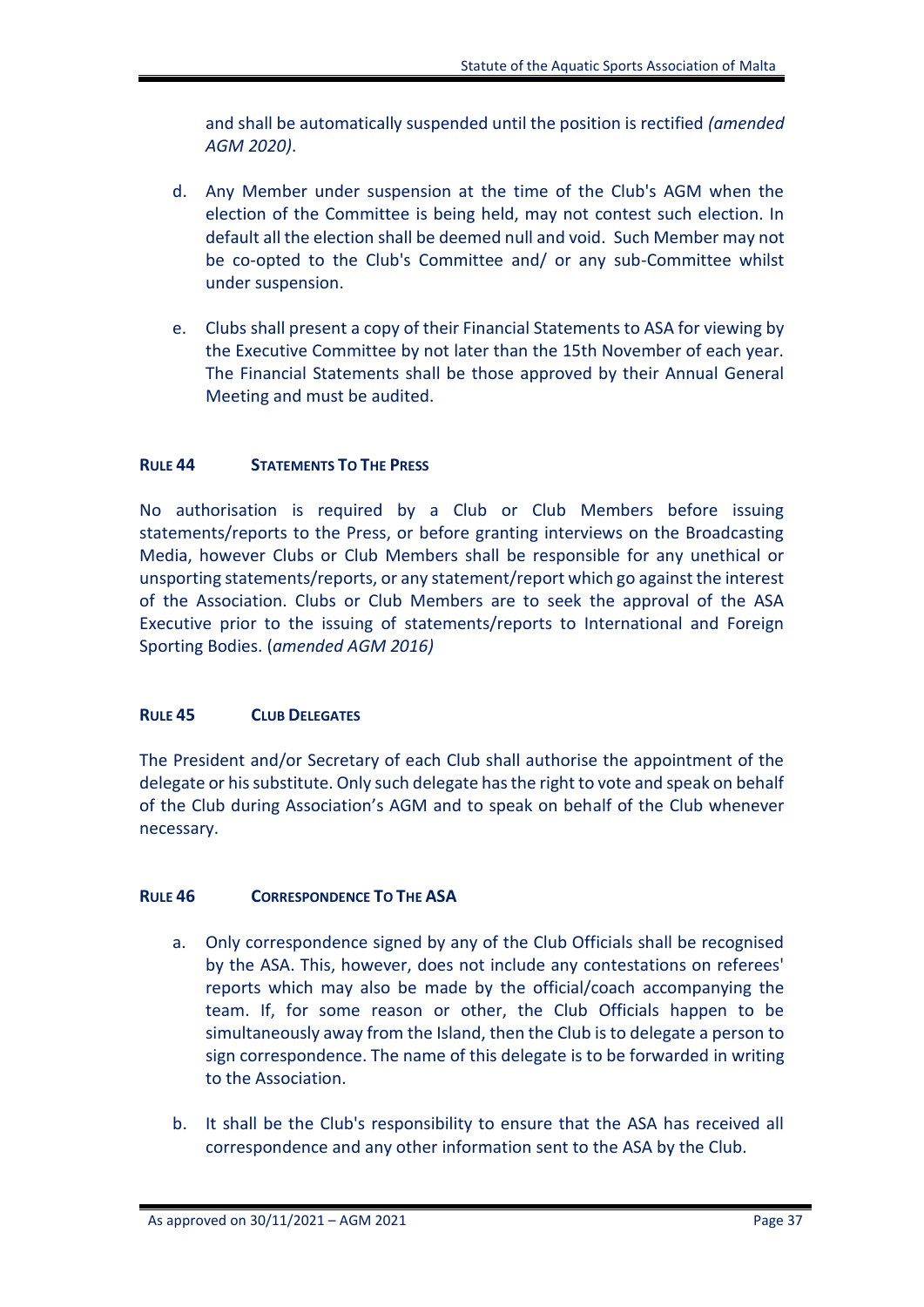## **RULE 47 COST INCURRED BY THE ASA**

In the event that the ASA incurs, or is otherwise charged with any fines, costs, fees or other charges of whatever nature, for which a club or individual athlete shall be responsible, the ASA shall be entitled to recover from the club or individual responsible all such fines, costs, fees or other charges it may have incurred or which it may be requested to pay.

## **AFFILIATED BODIES**

## **RULE 48 AFFILIATED BODIES' STATUTES**

The Statute of every Affiliated Body affiliated to the ASA must conform with the laws, rules and spirit of the Association.

#### **RULE 49 BOOKS TO BE KEPT**

All Affiliated Bodies shall keep the following books:-

- a. A Minute Book showing records of all Committee Meetings and General Meetings of the Body.
- b. A Cash Book showing all financial transactions of the Body.
- c. A Membership Book showing names and addresses of all Members, date of joining Body and date of ceasing their membership.

## **RULE 50 AFFILIATED BODIES' ANNUAL GENERAL MEETINGS**

- a. Affiliated Bodies shall inform the Executive Committee of their Annual General Meeting at least ten days beforehand. Such General Meeting is to be held after the end of the ASA Competitive Season (Rule 28) and not later than the end of October of each year. Affiliated Bodies that fail to conform to this Rule shall be suspended from all ASA activities. This suspension shall be lifted by the Executive Committee when it is satisfied that the Affiliated Body has held its Annual General Meeting *(amended AGM 2020).*
- b. The Executive Committee has the right to appoint a delegate to supervise Affiliated Bodies' Annual General Meeting. The composition of an Affiliated Body's new Committee and any changes to their statute are to be forwarded to the Executive Committee as early as possible and in any case by not later than the 6th November. Any subsequent changes of the Committee and statute are to be notified within five days *(amended AGM 2020)*.